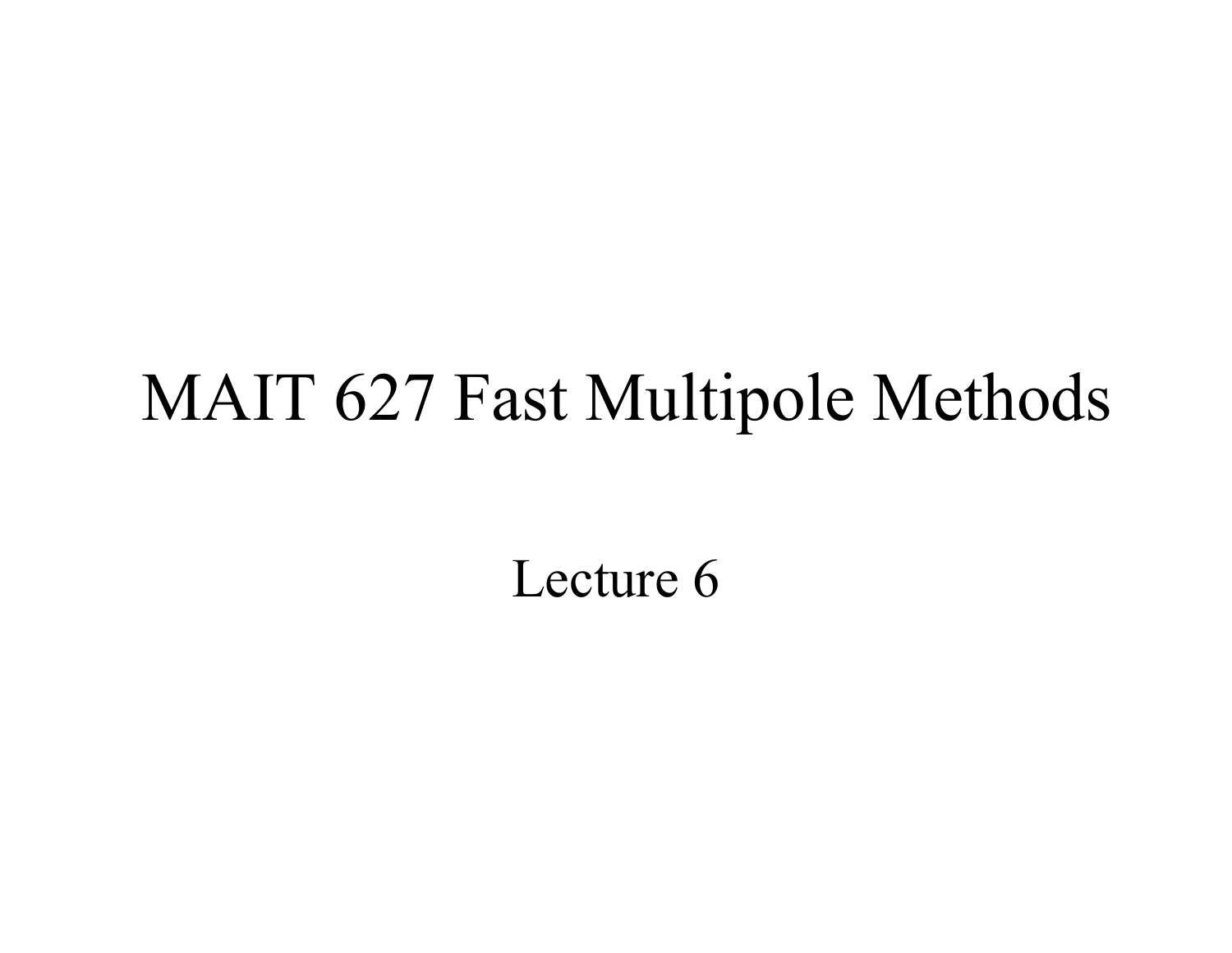## Outline

- Data Structures and FMM
- Hierarchical Space Subdivision
	- Binary Trees, Quad-trees, Oct-trees;
	- k-d trees;
	- $-$  2<sup>d</sup>-trees. Definitions.
- Hierarchical Numbering (Indexing)
- $\bullet$  Spatial Ordering
	- Scaling.
	- Binary ordering.
	- Ordering in d-dimensions.
	- Bit interleaving and deinterleaving
	- Algorithms for finding the box index, box center, parents, children, and neighbors.
	- Examples.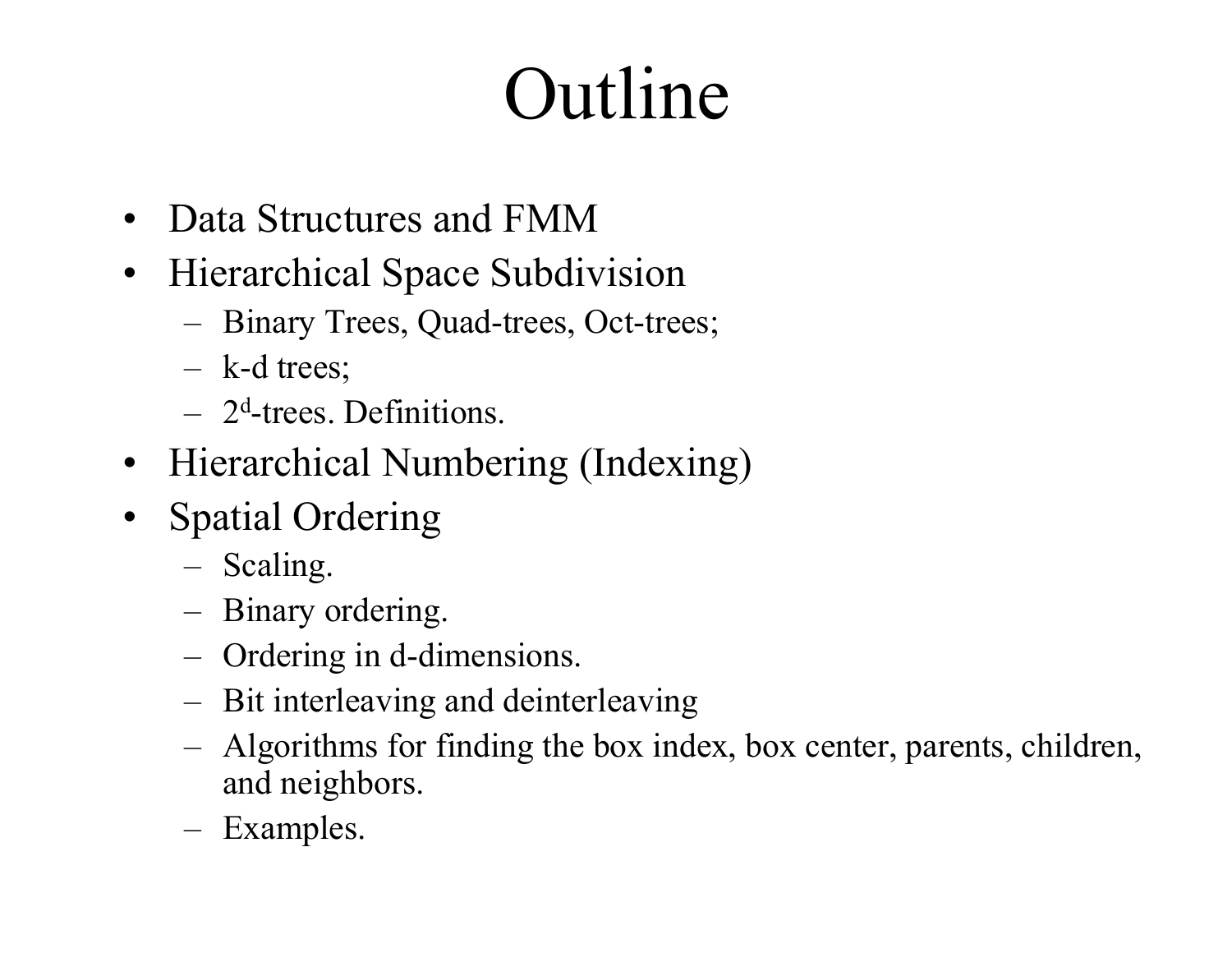## Data Structures and FMM

- Spatial grouping techniques are employed in various versions of the FMM (SL\_FMM, RML\_FMM, AML\_FMM, etc.)
- All major components of the FMM are interrelated: truncated factorization, error bounds, translation operations, and spatial grouping.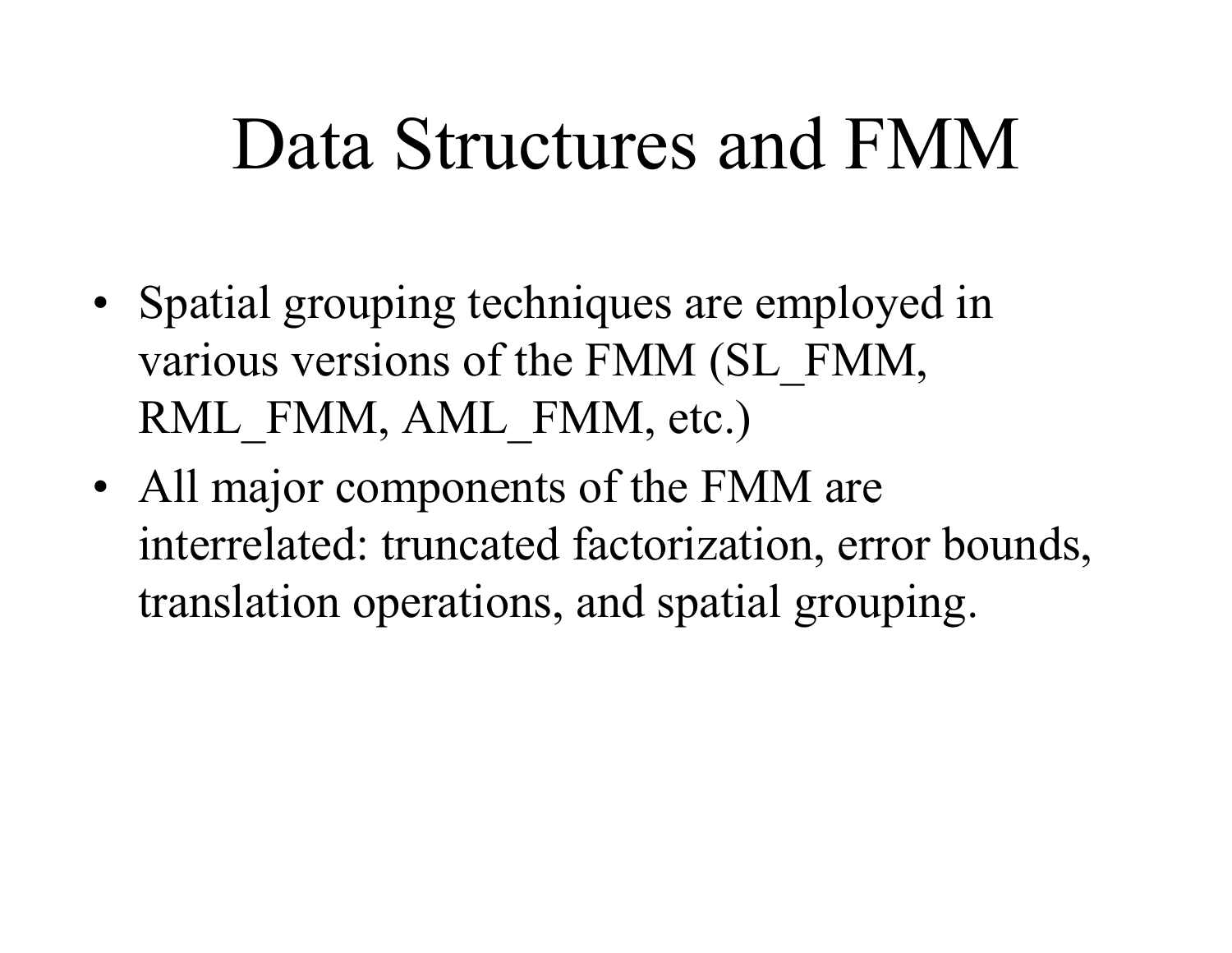# Data Structures and FMM (2)

- Since the complexity of FMM should not exceed  $O(N^2)$  (at *M~N*), data organization should be provided for efficient numbering, search, and operations with these data.
- Some naive approaches can utilize search algorithms that result in  $O(N^2)$  complexity of the FMM (and so they kill the idea of the FMM).
- In *d-*dimensions *O* (*N*log*N*) complexity for operations with data can be achieved.
- Some caution is needed while utilizing standard (library) routines on sets. If using such routines always check the complexity of the algorithm!
- Understanding of complexity of each FMM procedure is crucial. Normally it is worth to develop your own library for operations with FMM data (using standard routines as their complexity is satisfactory).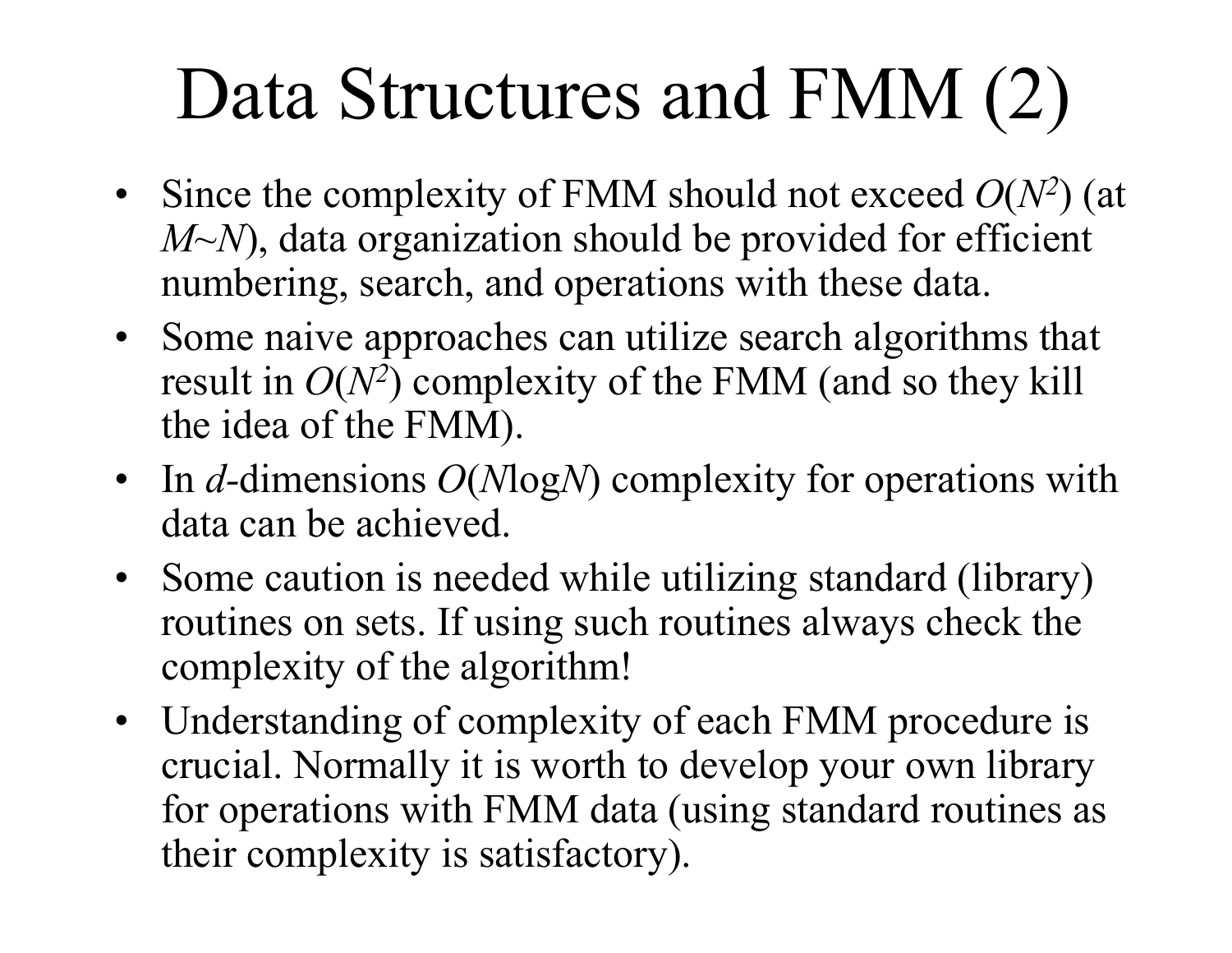# Data Structures and FMM (3)

- Approaches include:
	- Data preprocessing
		- Sorting
		- Building lists (such as neighbor lists): requires memory, potentially can be avoided;
		- $\bullet$  Building and storage of trees: requires memory, potentially can be avoided;
	- Operations with data during the FMM algorithm
		- Operations on data sets;
		- Search procedures.
- Preferable algorithms:
	- Avoid unnecessary memory usage;
	- Use fast (constant and logarithmic) search procedures;
	- Employ bitwise operations;
	- Can be parallelized.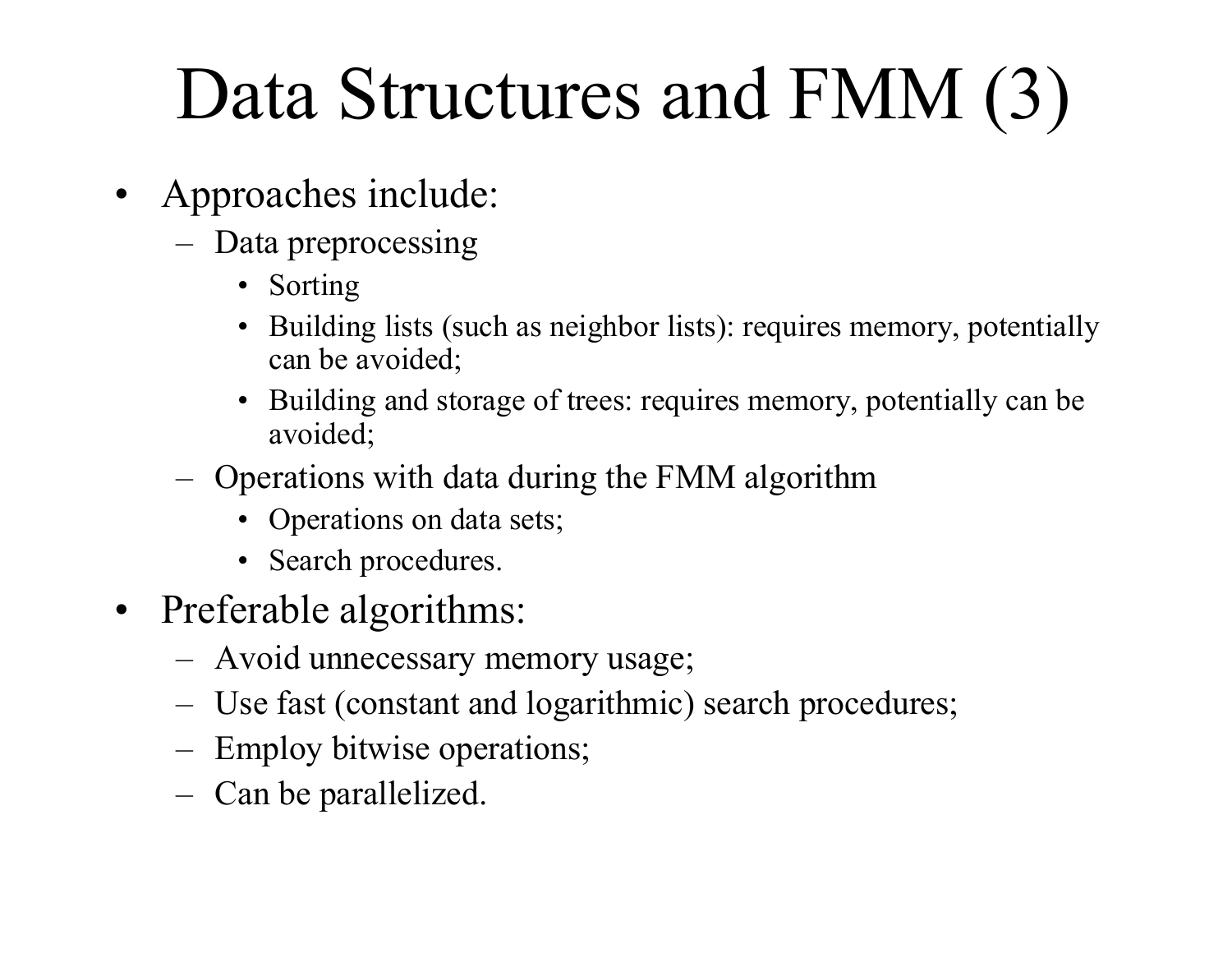# Hierarchical Space Subdivision

Historically:

- Binary trees (1D), Quad-trees (2D), Oct-trees (3D);
- For dimensions larger than 3 (sometimes for  $d=2$ and 3 also) k-d trees.
- We will consider a concept of 2<sup>d</sup>-tree:
	- –d=1 – binary;
	- –d=2 – quadtree;
	- –d=3 – octtree;
	- –d=4 – hexatree;
	- and so on..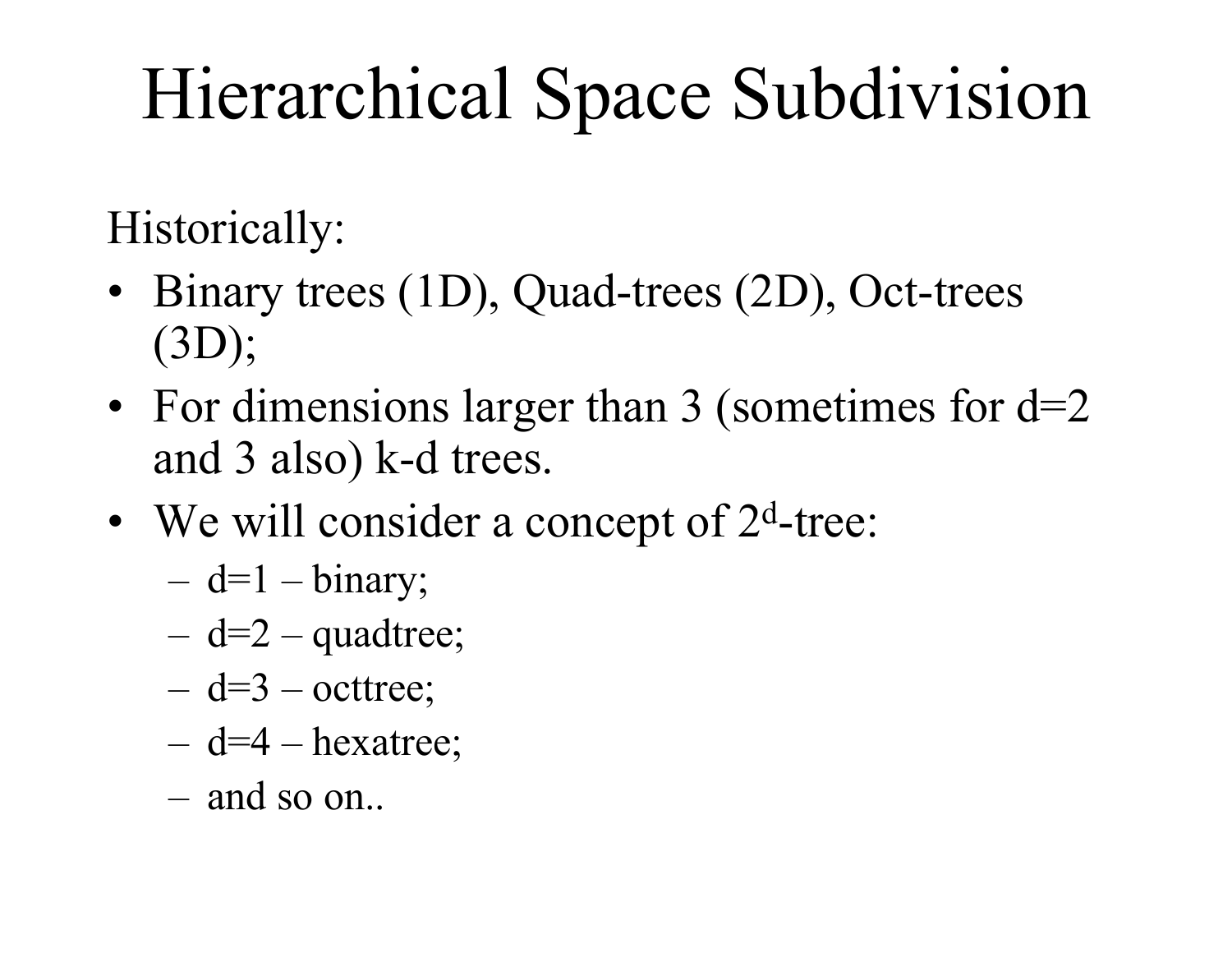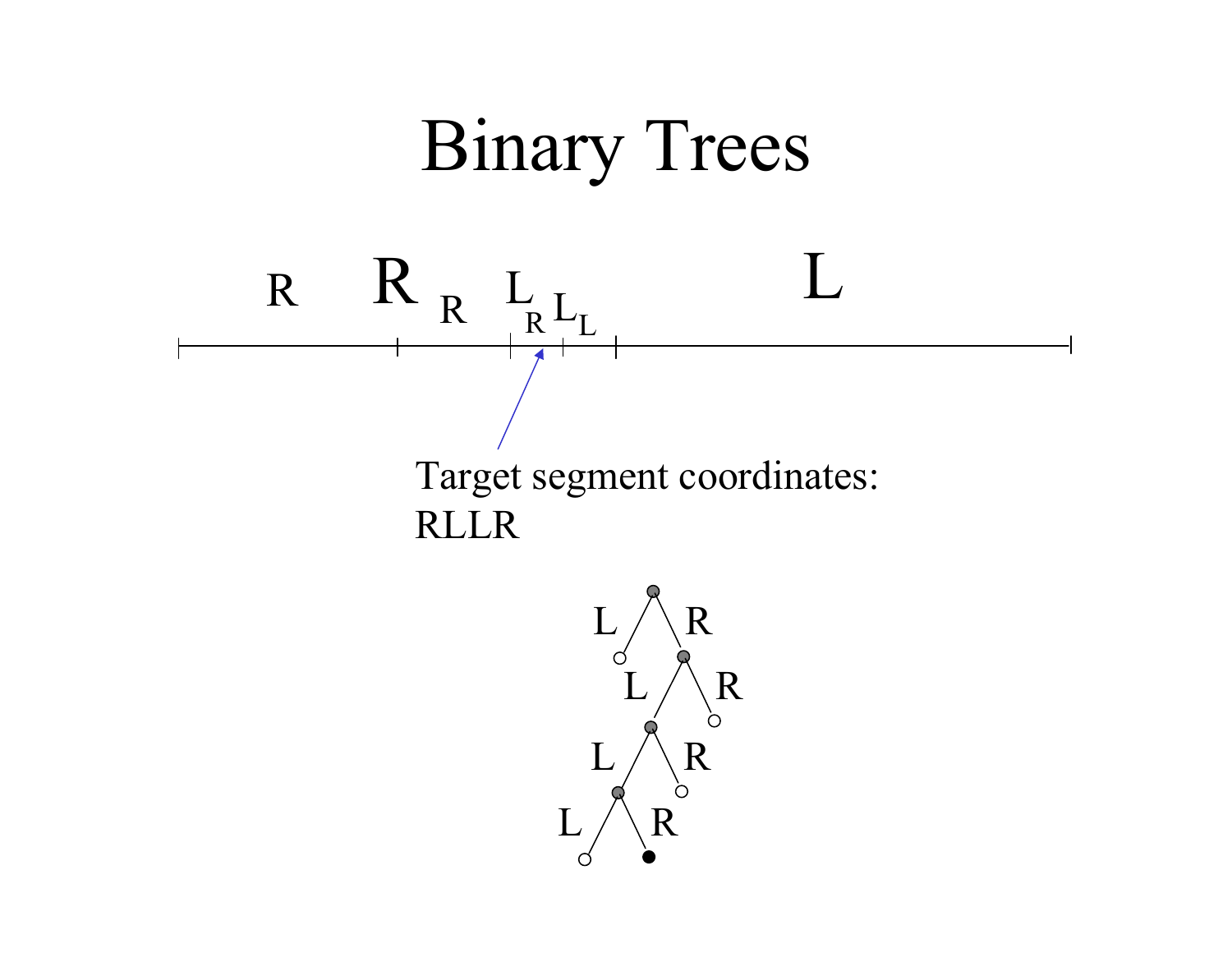## What are k-d trees?

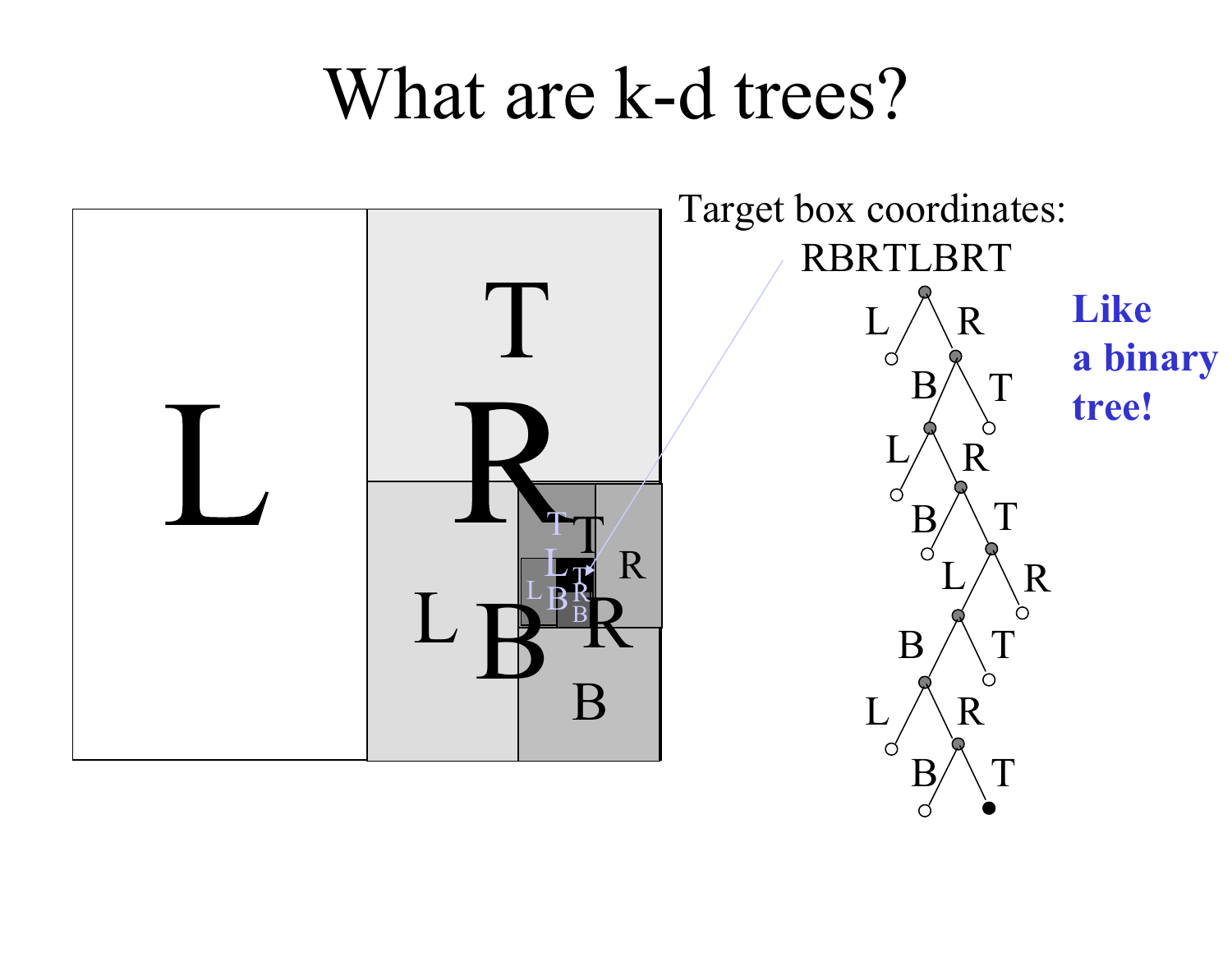Why 2<sup>d</sup>-trees?

It is possible to use k-d trees in the FMM (while in this course we mainly focus on  $2<sup>d</sup>$ -trees)



Simply, because

It is convenient in the FMM to enclose a cube into a sphere with easy determination of the neighborhood of similar boxes.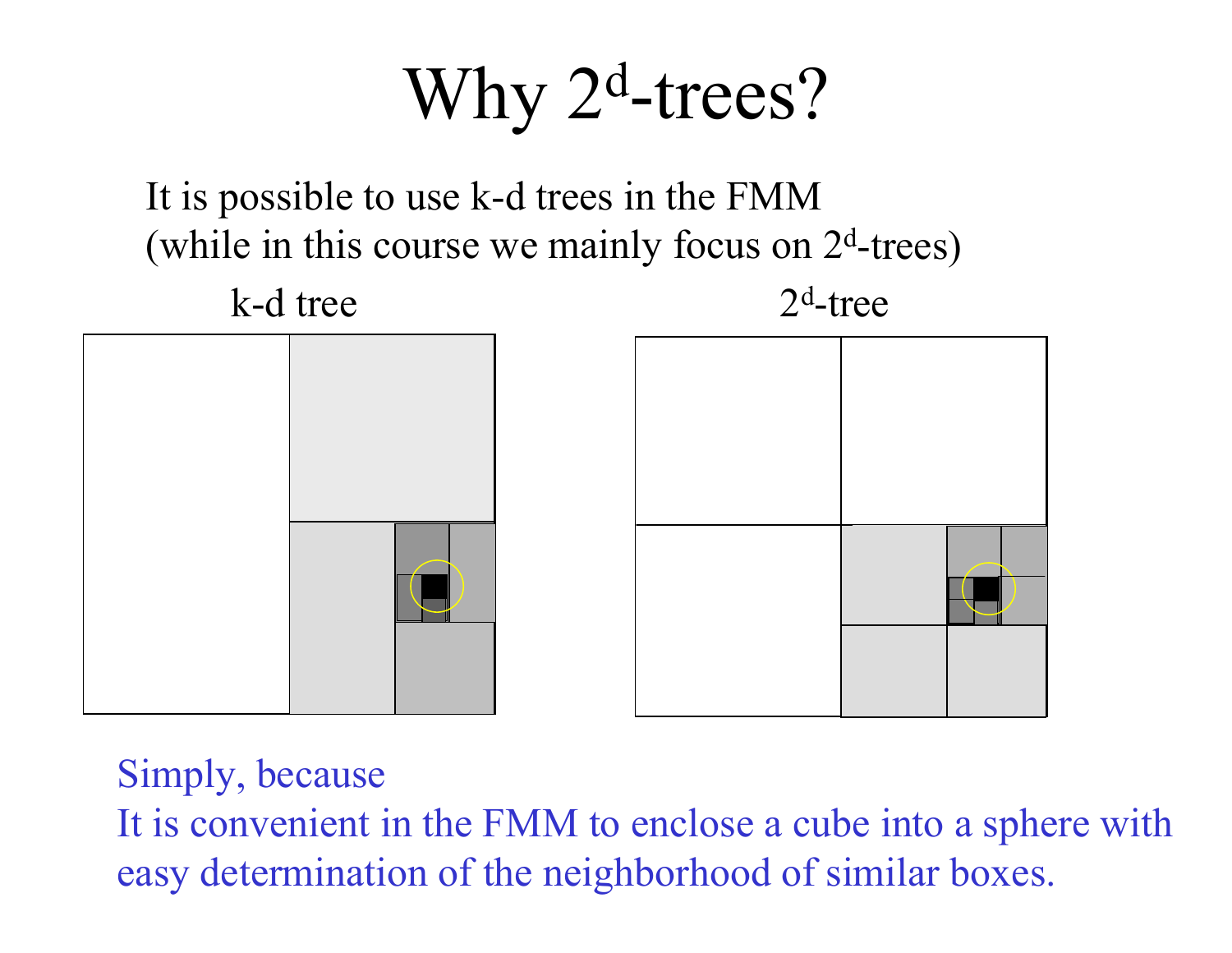#### It is easy to convert k-d tree into 2 <sup>d</sup>-tree and back (for cubic boxes)

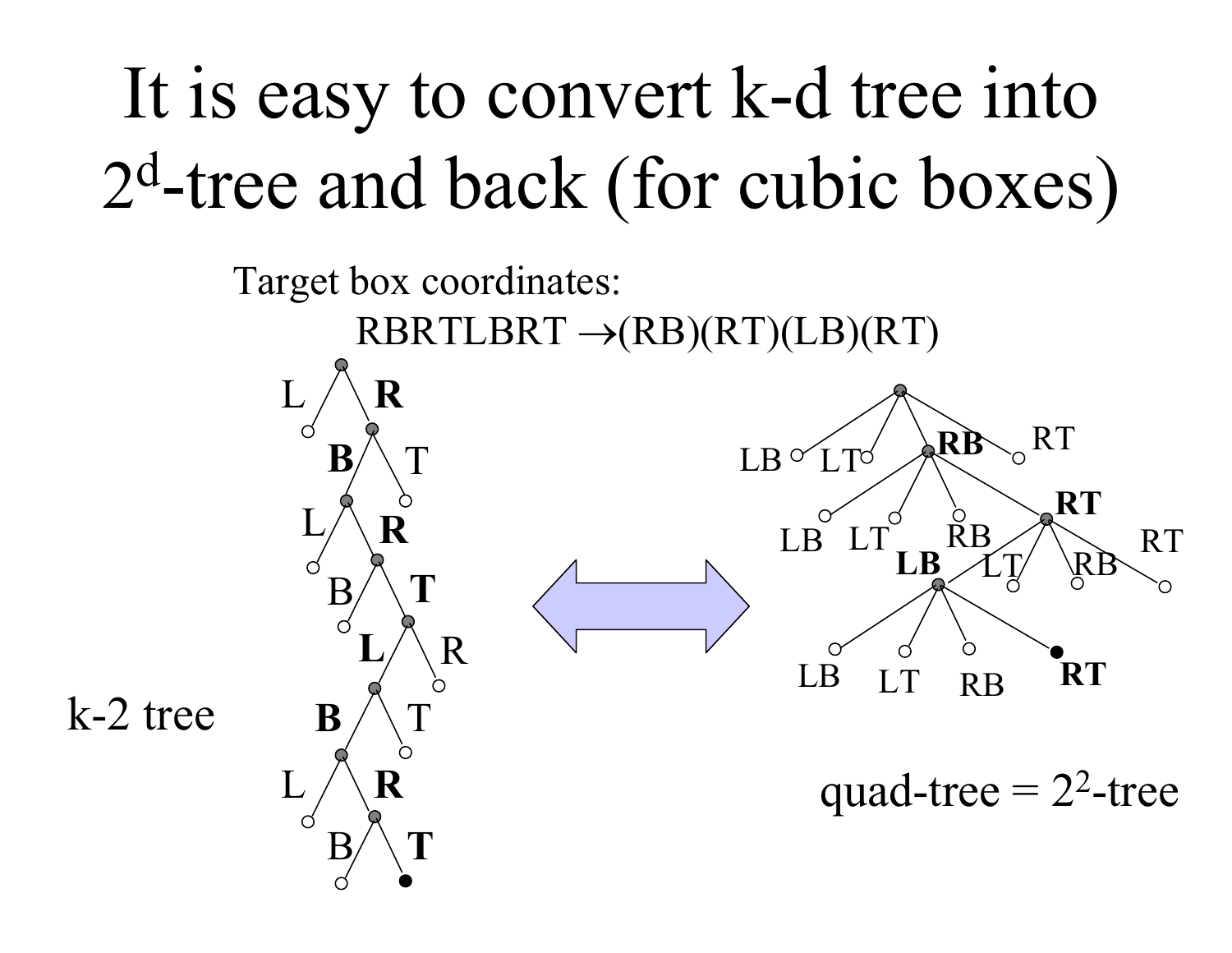## Hierarchy in 2d-tree

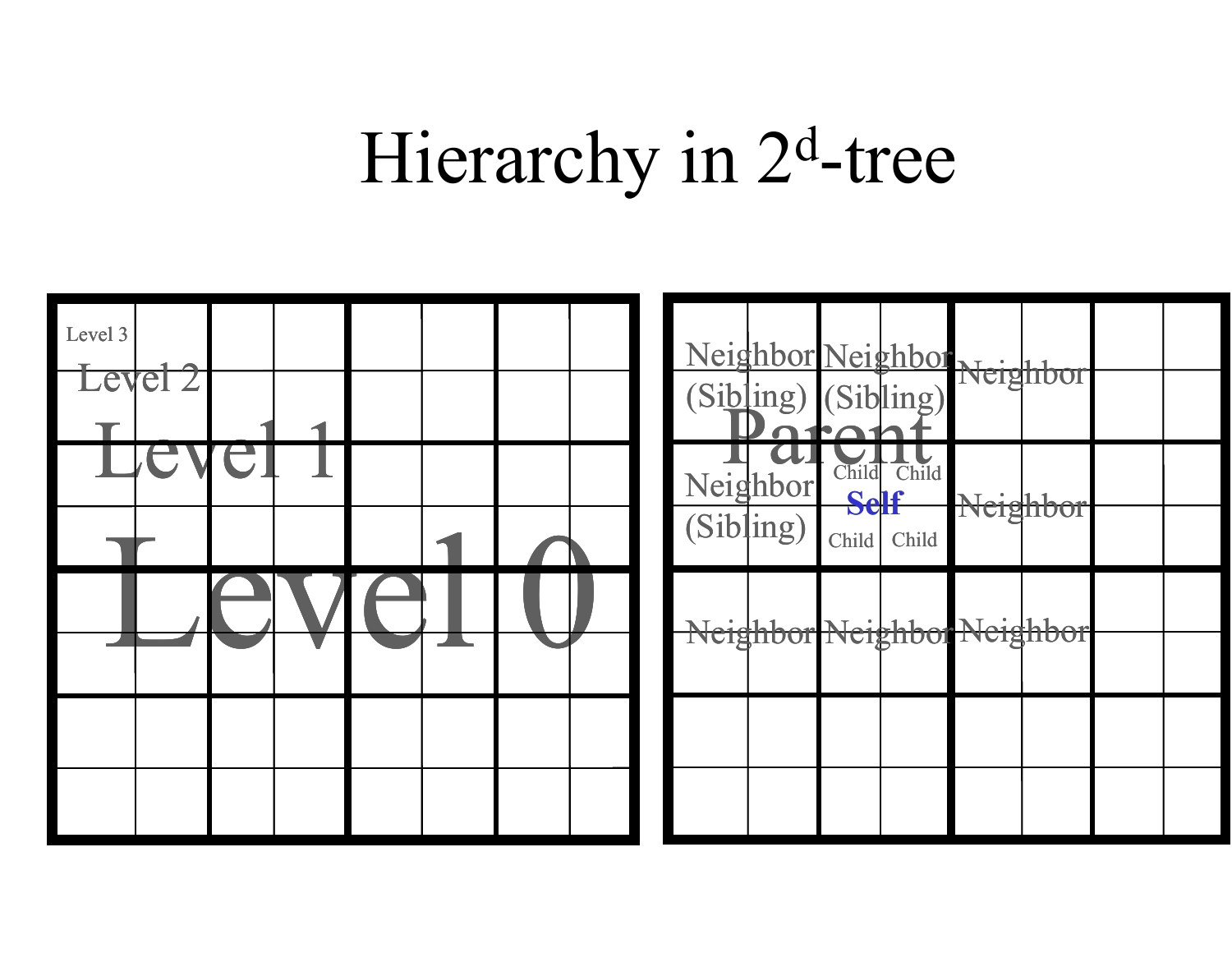## 2d-trees

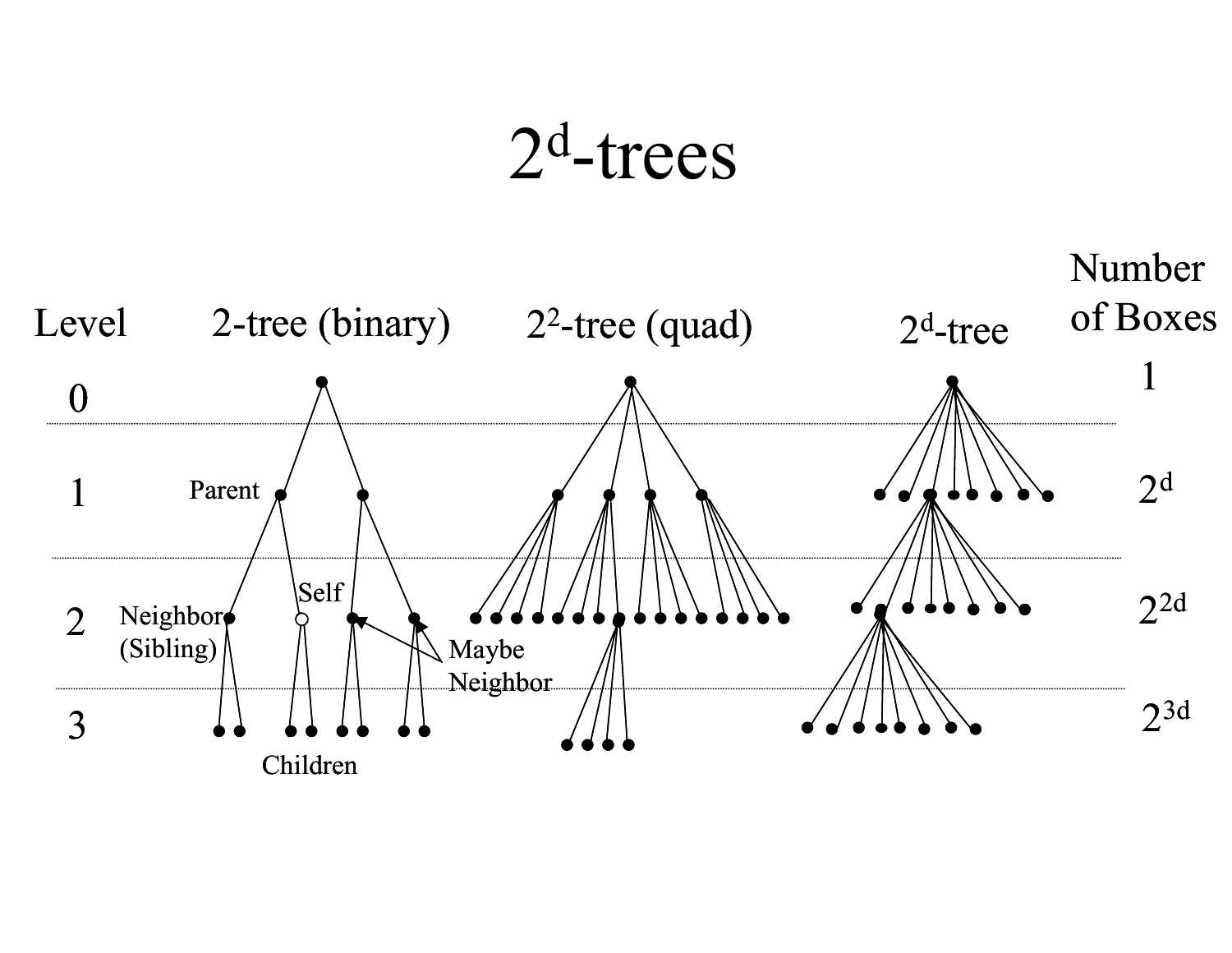#### Hierarchical Numbering (Indexing) in 2<sup>d</sup>-trees. Numbering (Indexing) String.



Numbering in quad-tree

The large black box has the numbering string  $(2,3)$ ;

The small black box hasthe numbering string  $(3,1,2)$ ;

Number = 
$$
(N_1, N_2, ..., N_l)
$$
,  $N_j = 0, ..., 2^d - 1$ ,  $j = 1, ..., l$ ,  
Numbering string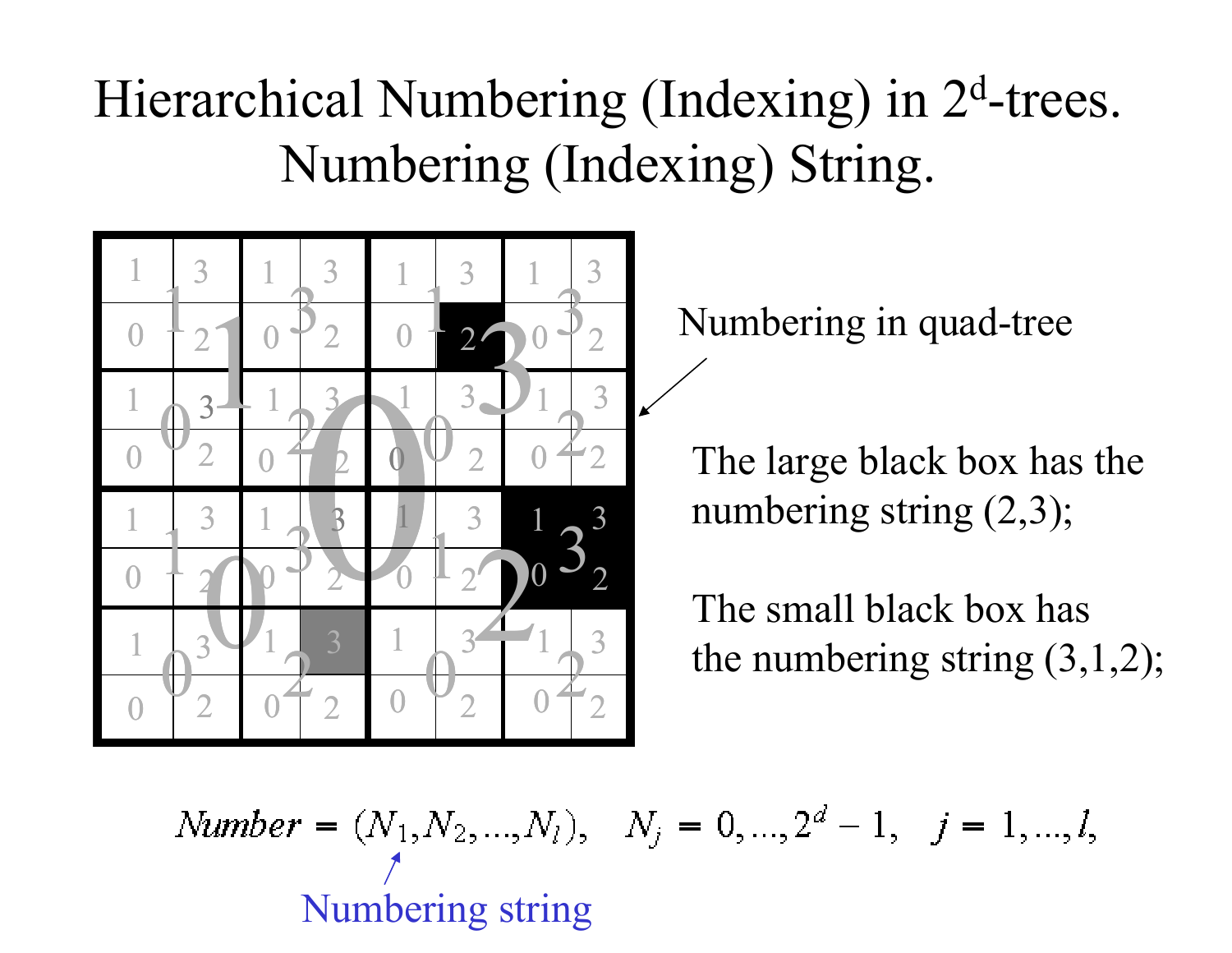## Hierarchical Numbering in 2<sup>d</sup>-trees. Number at the Level.



Numbering in quad-tree

The large black box has the numbering string (2,3). So its number is  $23_{4}$ =11<sub>10</sub>.

The small black box hasthe numbering string (3,1,2). So its number is  $312_4=54_{10}$ .

In general: Number at level *l* is:

Number =  $(2^d)^{l-1} \cdot N_1 + (2^d)^{l-2} \cdot N_2 + ... + 2^d \cdot N_{l-1} + N_l$ .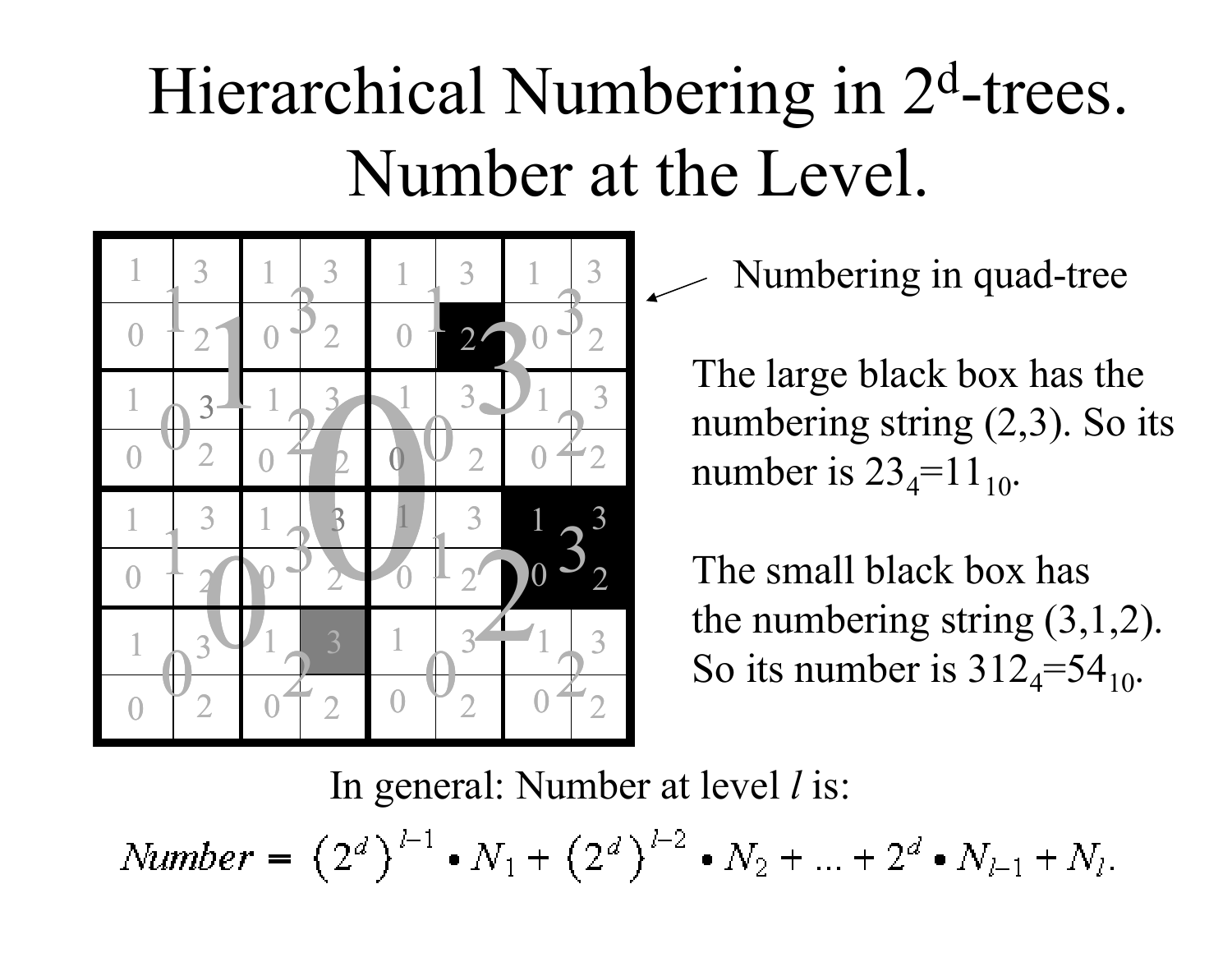## Hierarchical Numbering in 2<sup>d</sup>-trees. Universal Number.



Numbering in quad-tree

The large black box has the numbering string (2,3). So its number is 23 $_4$ =11 $_{10}$  at level 2

The small gray box has the numbering string (0,2,3). So its number is  $23_4=11_{10}$  at level 3.

In general: Universal number is a pair:

UniversalNumber =  $(Number, l)$ 

This number at this level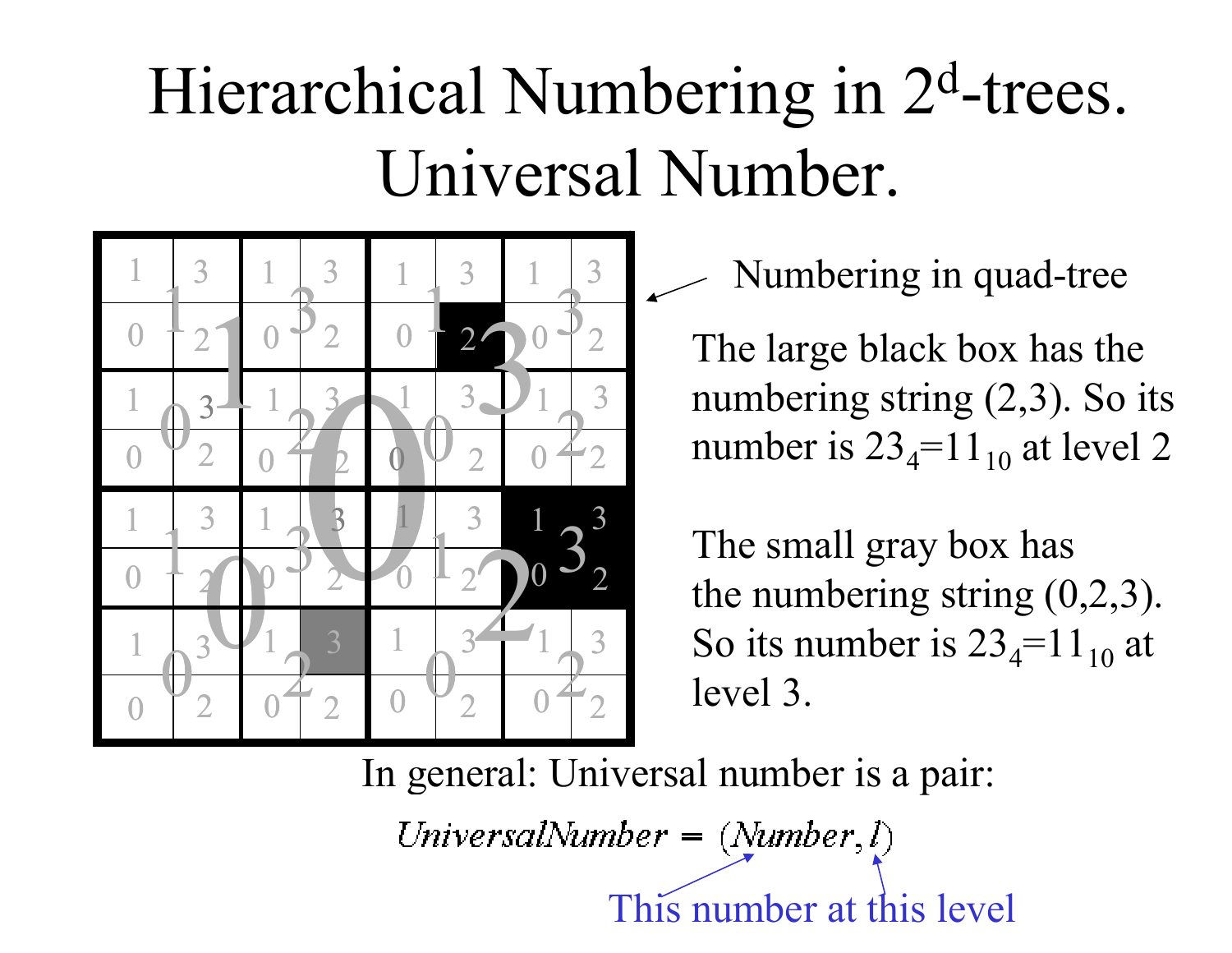#### Parent Number

Parent numbering string:

$$
Parent(N_1, N_2, ..., N_{l-1}, N_l) = (N_1, N_2, ..., N_{l-1}).
$$

Parent number:

*Parent*(*Number*) = 
$$
(2^d)^{l-2} \cdot N_1 + (2^d)^{l-3} \cdot N_2 + ... + N_{l-1}
$$
.



**Parent number does not depend on the level of the box! E.g. in the quad-tree at any level**

$$
Parent(11_{10}) = Parent(23_4) = 2_4 = 2_{10}.
$$

Parent's universal number:

 $Parent(\langle Number, l \rangle) = (Parent(\langle Number), l-1 \rangle).$ 

Algorithm to find the parent number:  $Parent(Number) = \lceil Number/2^d \rceil$ 

For box #23<sub>4</sub> (gray or black) the parent box number is  $2_4$ .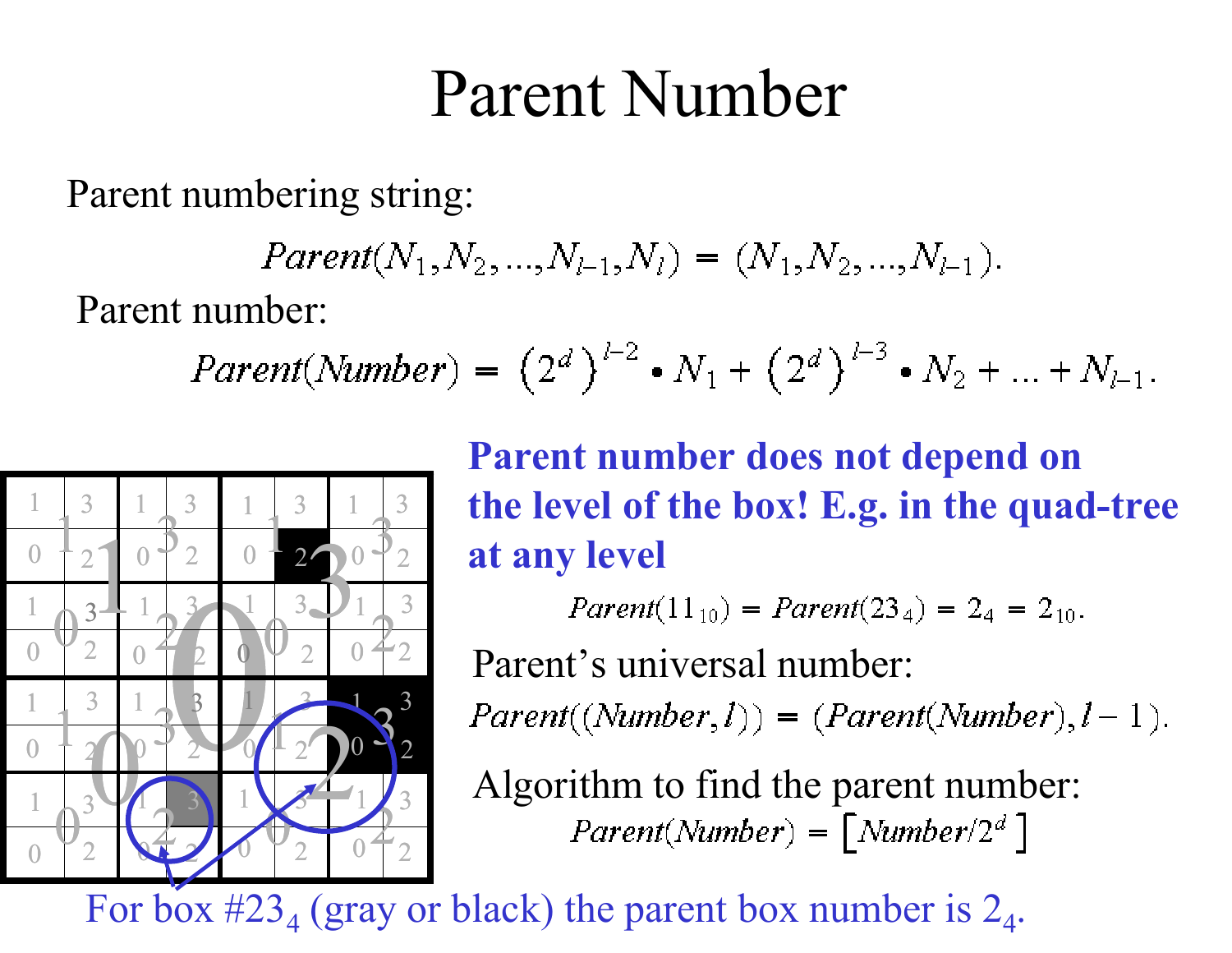#### Children Numbers

Children numbering strings:

 $Children(N_1, N_2, ..., N_{l-1}, N_l) = \{(N_1, N_2, ..., N_{l-1}, N_l, N_{l+1})\}, N_{l+1} = 0, ..., 2^d - 1.$ Children numbers:

Children(Number) =  $\{(2^d)^l \cdot N_1 + (2^d)^{l-1} \cdot N_2 + ... + (2^d) \cdot N_l + N_{l+1}\}, N_{l+1} = 0, ..., 2^d - 1.$ **Children numbers do not depend on the level of the box! E.g. in the quad-tree at any level:**

 $Children(11_{10}) = Children(23_4) = \{230_4, 231_4, 232_4, 233_4\} = \{44_{10}, 45_{10}, 46_{10}, 47_{10}\}$ 

Children universal numbers:

 $Children(\langle Number, I \rangle) = (Children(\langle Number), l+1).$ 

Algorithm to find the children numbers:

Children(Number) =  $\langle 2^d \cdot \text{Number} + j \rangle$ , j = 0,...,  $2^d - 1$ ,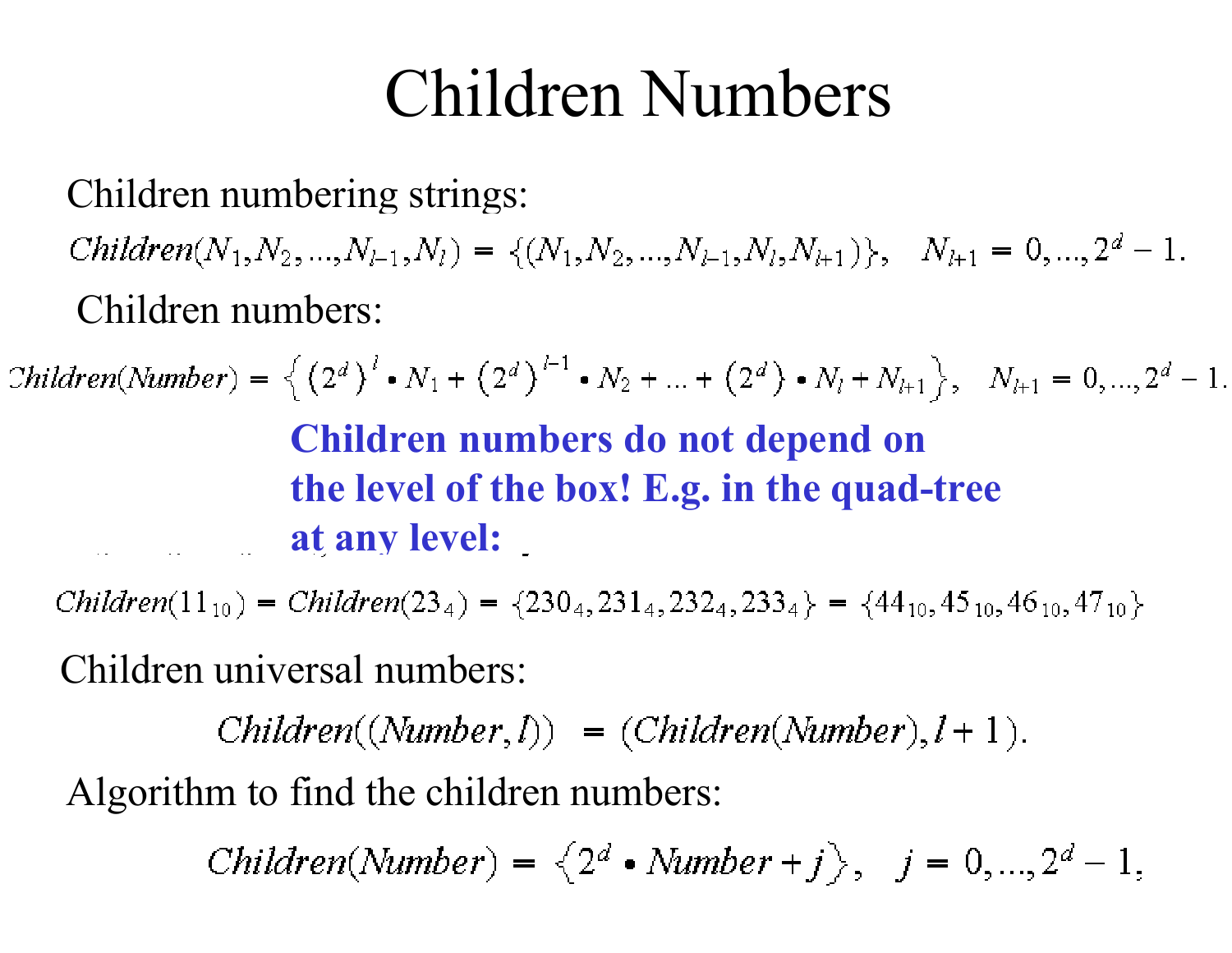## A couple of examples:

Problem: Using the above numbering system and decimal numbers find parent box number for box #5981 in oct-tree.

**Solution**: Find the integer part of division of this number by 8. [5981/8] = 747. Answer:  $\#747$ .

Problem: Using the above numbering system and decimal numbers find children box numbers for box  $\#100$  in oct-tree.

Solution: Multiply this number by 8 and add numbers from 0 to 7. Answer: ##800, 801, 802, 803, 804, 805, 806, 807.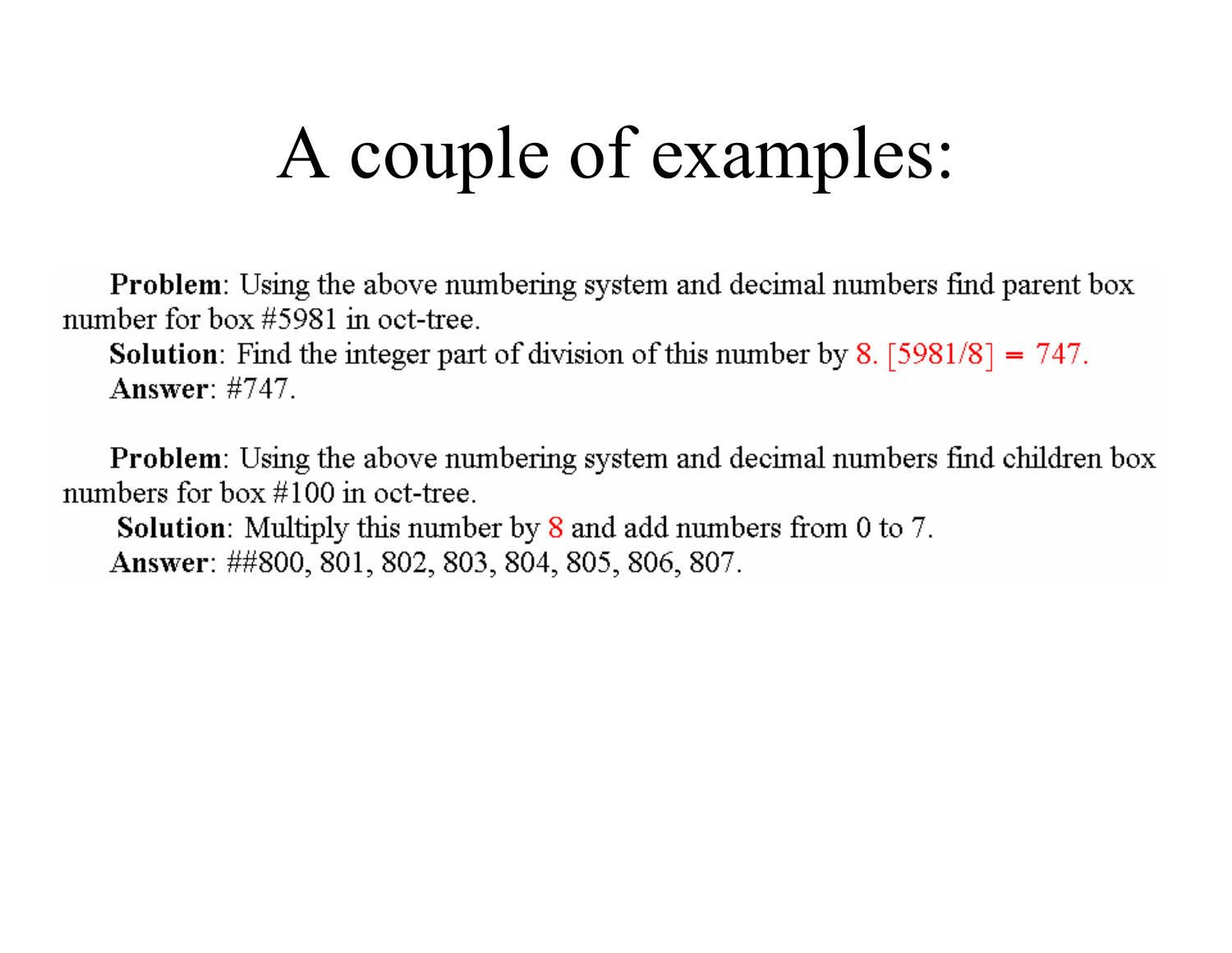#### Can it be even faster?

#### YES! USE BITSHIFT PROCEDURES!

(HINT: Multiplication and division by 2 *d* are equivalent to *d*-bit shift.)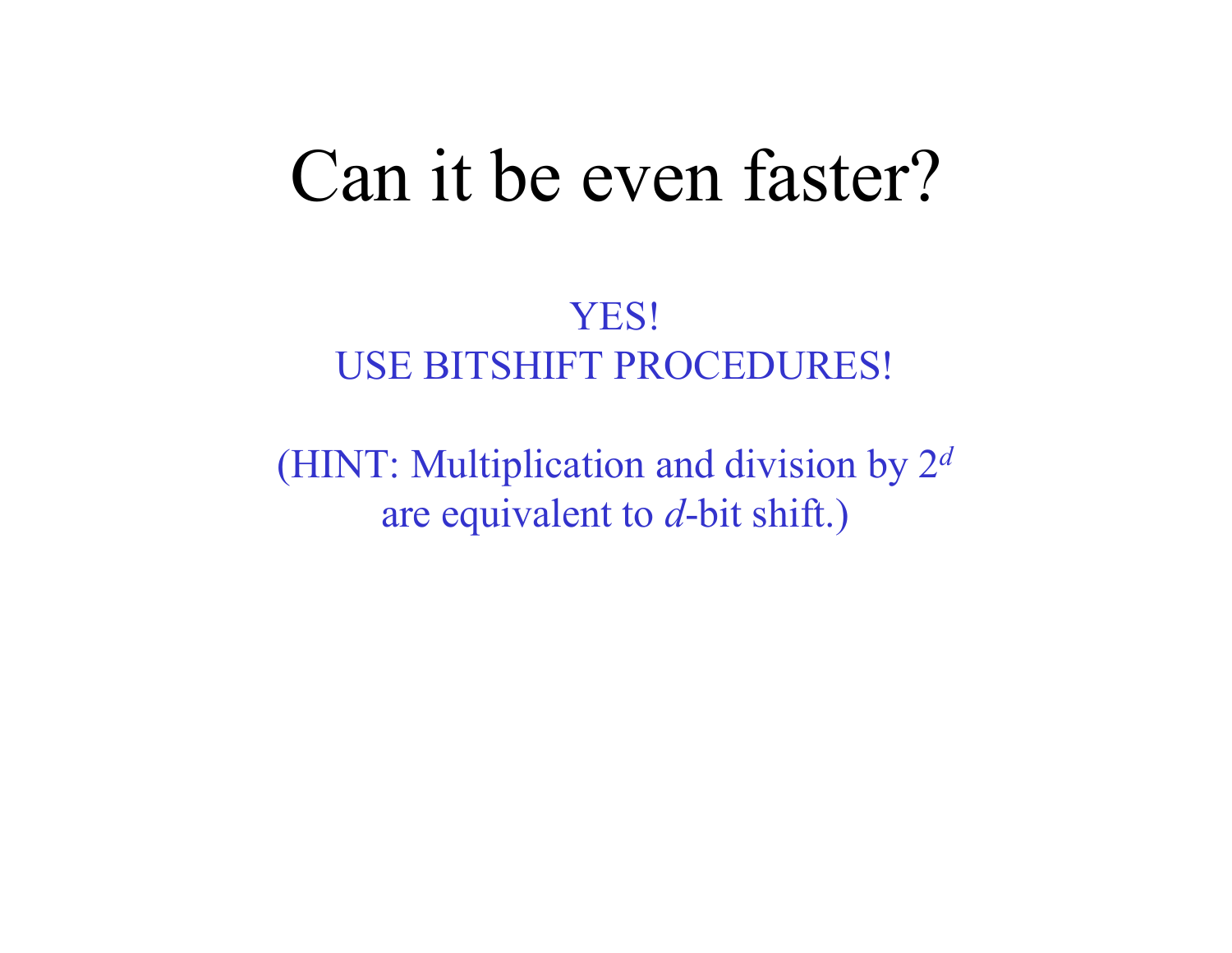## Matlab Program for Parent Finding

 $p = \text{bitshift}(n,-d);$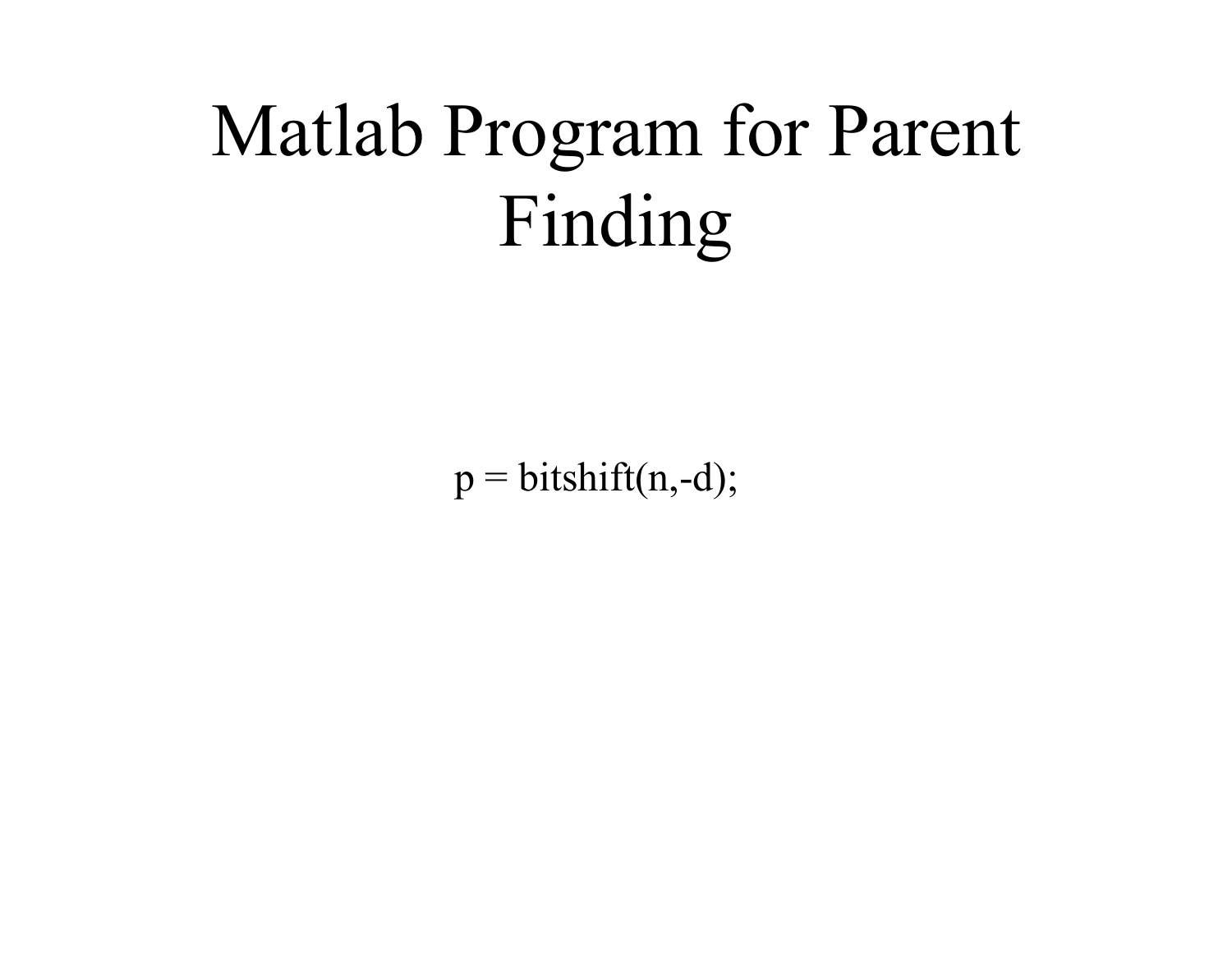## Spatial Ordering

These algorithms of Parent and Children finding are beautiful  $(O(1))$ , but how about neighbor finding?

Also we need to find box center coordinates…

The answer is SPATIAL ORDERING.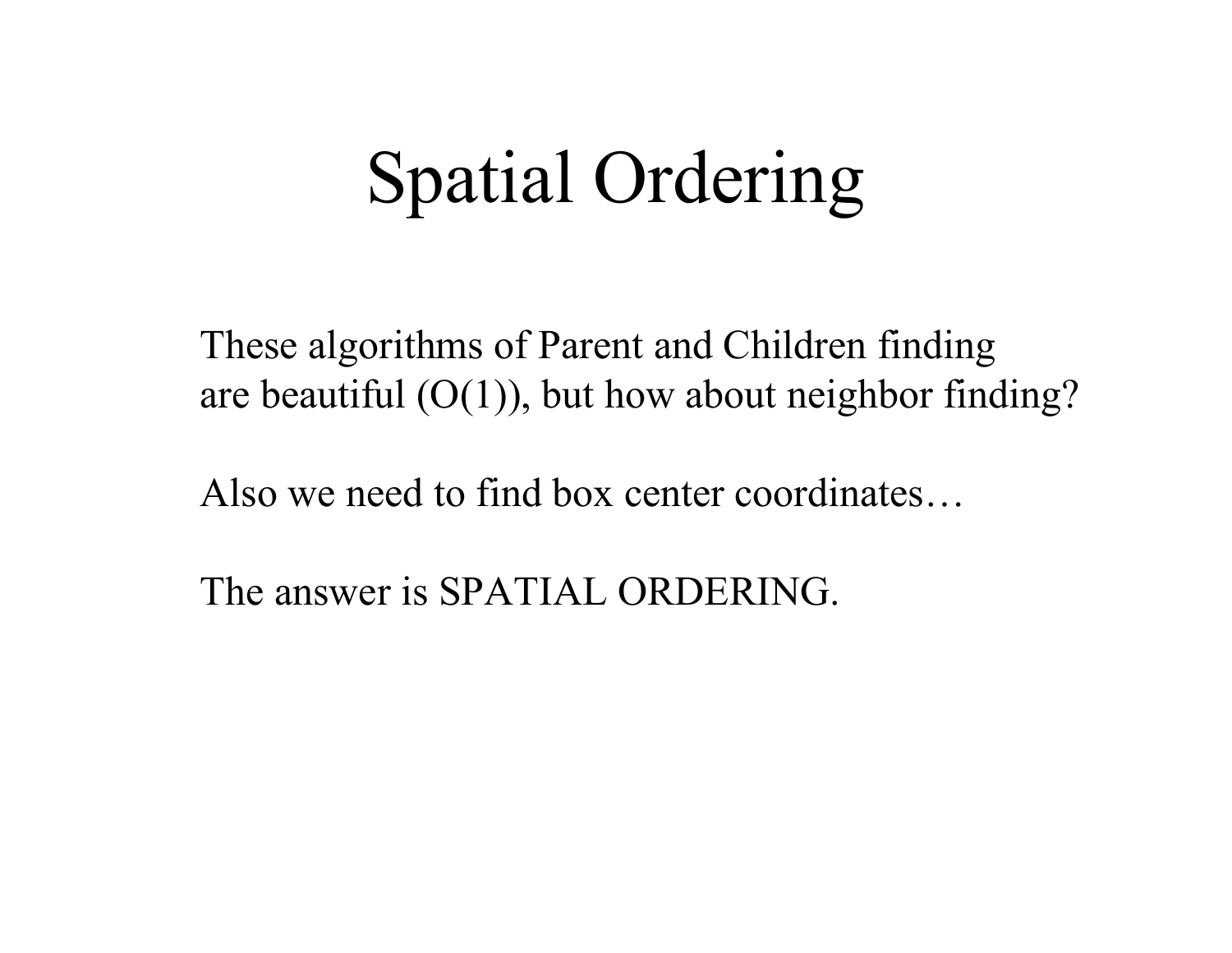

## Scaling

In physics-based problems ( $d = 1, 2, 3$ ) we usualy have symmetry of directions and can enclose that box to a cube of size  $D \times ... \times D$ , where

$$
D = \max_{d} D_d,
$$

and the corner that has minimum values of Cartesian coordinates:

$$
\mathbf{x}_{\min} = (x_{1,\min},...,x_{d,\min}).
$$

This cube then can be mapped to the unit cube  $[0, 1] \times ... \times [0, 1]$  by the shift of the origin and scaling:

$$
\bar{\mathbf{x}} = \frac{\mathbf{x} - \mathbf{x}_{\min}}{D},
$$

where x are true Cartesian coordinates of any point in the cube, and  $\bar{x}$  are normalized coordinates of such a point.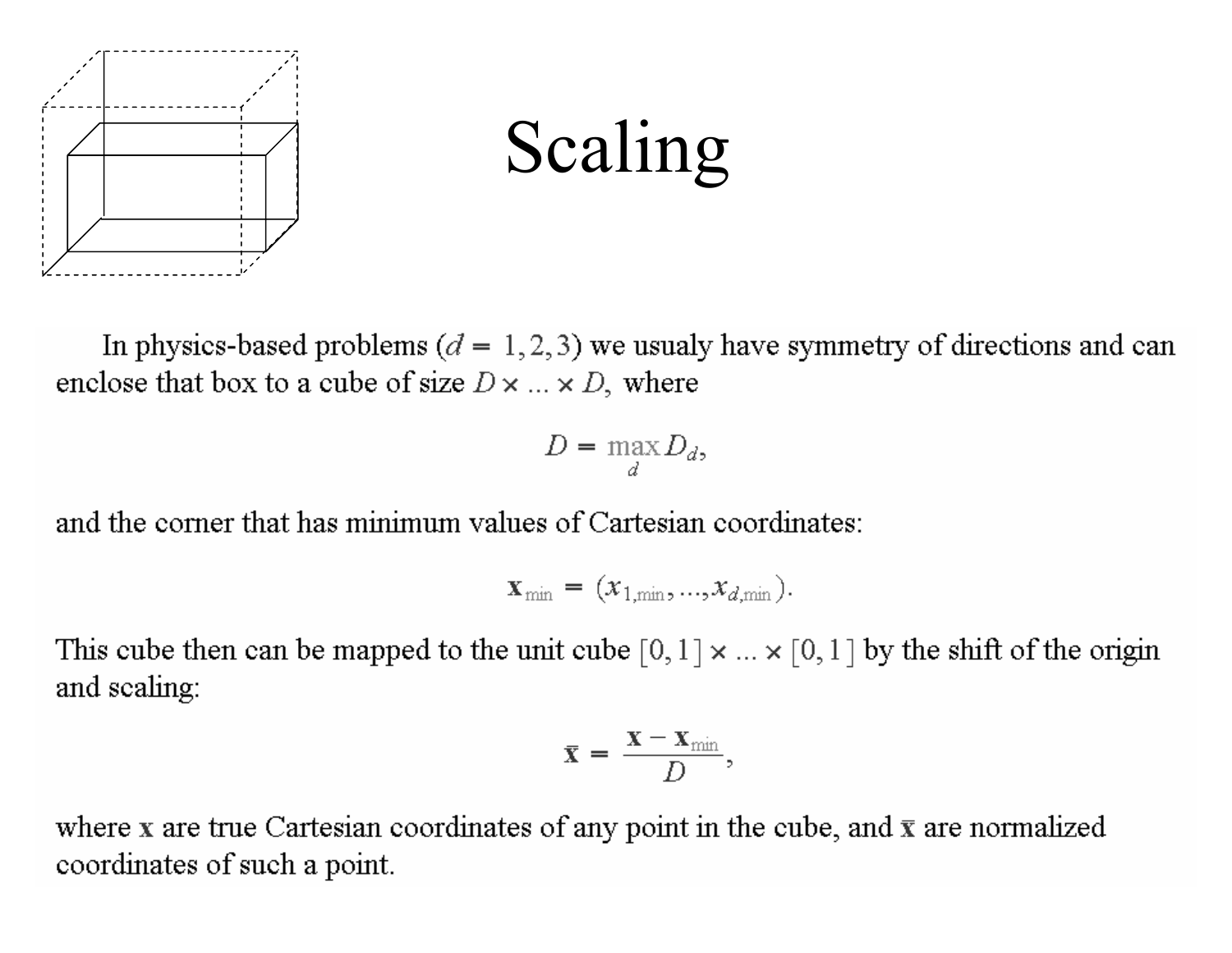

## Scaling (2)

In case if a  $2^d$ -tree data structure is applied for parametric studies, where each parameter has its own scale  $D_i$  the mapping of the original box

$$
[x_{1,\min}, x_{1,\max}] \times ... \times [x_{d,\min}, x_{d,\max}], \quad x_{j,\max} - x_{j,\min} = D_j, \quad j = 1,...,d
$$

to the unit cube  $[0,1] \times ... \times [0,1]$  can be also easily performed by scaling in each dimension as:

$$
\bar{x}_j = \frac{x_j - x_{j,\text{min}}}{D_j}, \quad j = 1, ..., d, \quad \bar{x} = (\bar{x}_1, ..., \bar{x}_d).
$$

Further we will work only with a unit cube, assuming that such scaling is performed and if necessary any point  $x$  in the original  $d$ -dimensional space can be found from given  $\bar{x} \in [0,1] \times ... \times [0,1]$  and back, for any x its image  $\bar{x}$  can be found.

> When scaling like this, don't forget about deformation of the domains for your R and S expansions!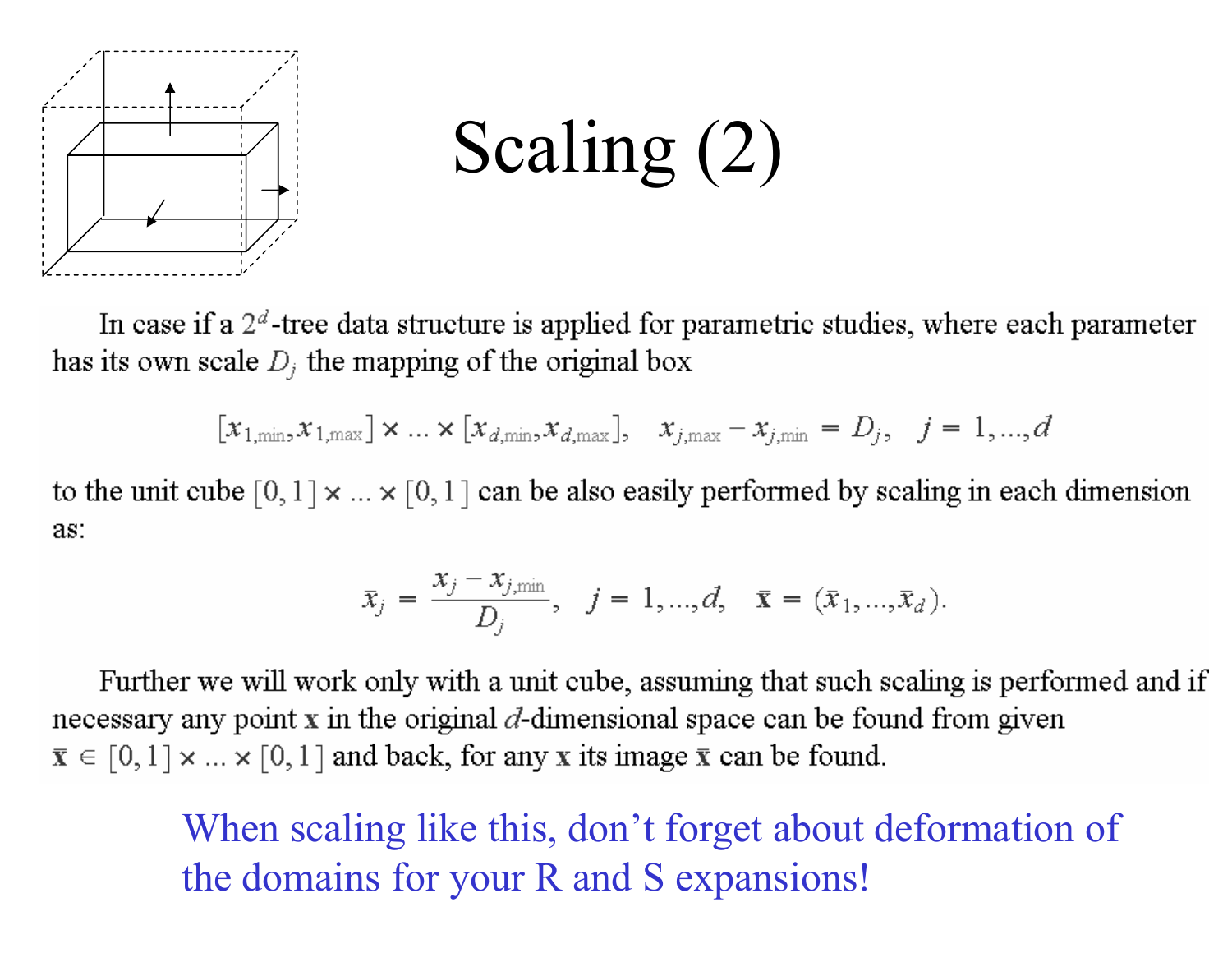# Binary Ordering (1)

 $d = 1$ : All  $\bar{x} \in [0,1]$  naturally ordered and can be represented in decimal system as

$$
\bar{x} = (0.a_1a_2a_3...)_{10}, a_j = 0,...,9; j = 1,2,...
$$

Note that the point  $\bar{x} = 1$  can be written not only  $\bar{x} = 1.0000...$ , but also as

$$
\bar{x} = 1 = (0.999999...)_{10}
$$

We also can represent any point  $\bar{x} \in [0,1]$  in binary system as

$$
\bar{x} = (0.b_1b_2b_3...)_2, b_j = 0, 1; j = 1, 2, ...
$$

By the same reasons as for decimal system the point  $\bar{x} = 1$  can be written as

$$
\bar{x} = 1 = (0.111111...)_2.
$$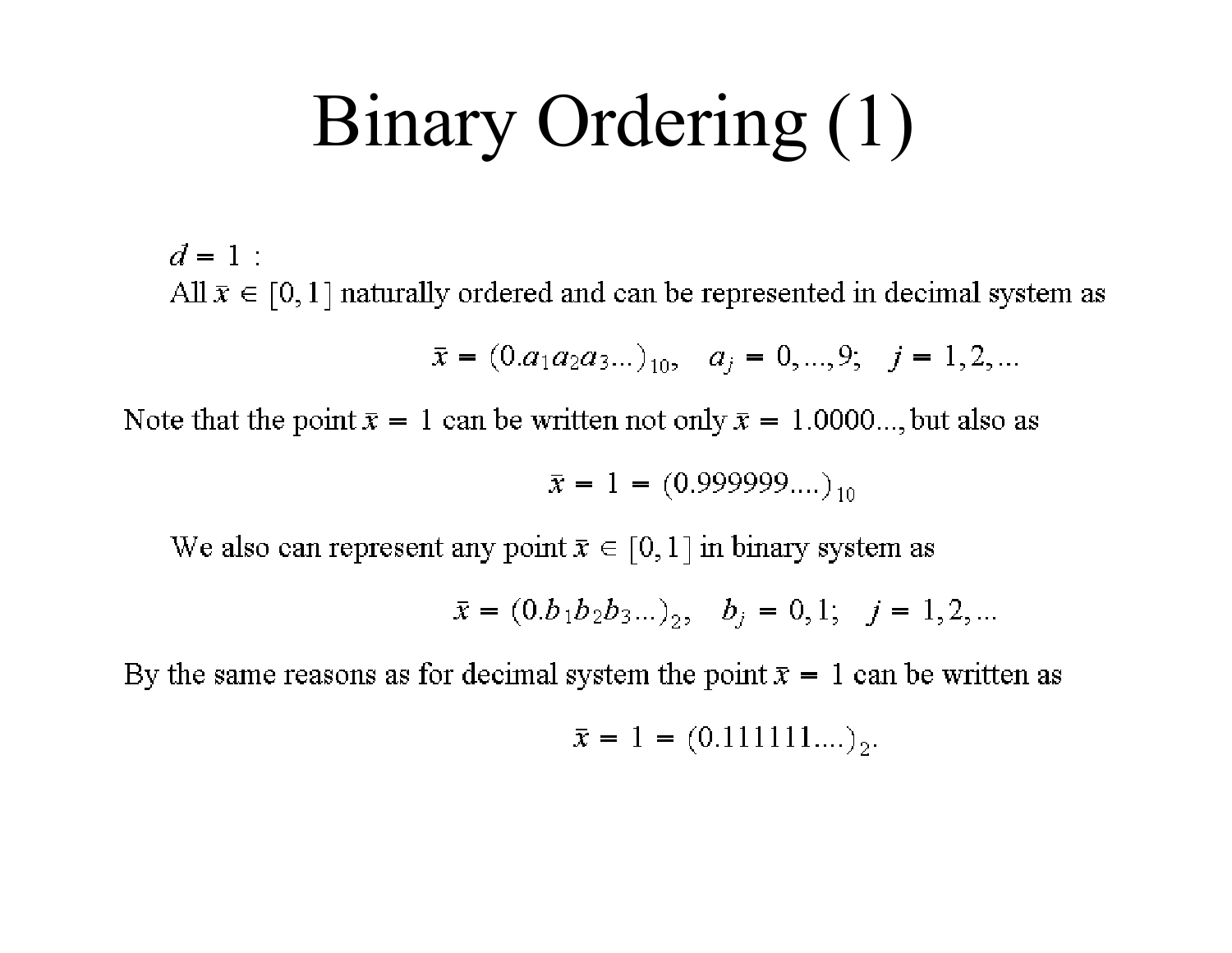## Binary Ordering (2) Finding the number of the box containing a given point

Level Box Size (dec) Box Size (bin)

| 0 |       |       |
|---|-------|-------|
| 1 | 0.5   | 0.1   |
| 2 | 0.25  | 0.01  |
| 3 | 0.125 | 0.001 |

Level 1:

 $(0.0b_1b_2b_3...)_2 \in Box((0)), (0.1b_1b_2b_3...)_2 \in Box((1)), \quad \forall b_j = 0,1; \quad j = 1,2,...,$ Level 2:  $(0.00b_1b_2b_3...)$ <sub>2</sub>  $\in Box((0,0)), (0.01b_1b_2b_3...)$ <sub>2</sub>  $\in Box((0,1)),$  $(0.10b_1b_2b_3...)$ <sub>2</sub>  $\in Box((1,0)), (0.11b_1b_2b_3...)$ <sub>2</sub>  $\in Box((1,1)),$ We use numbering  $\forall b_i = 0, 1; j = 1, 2, ...,$ Level *l*: strings ! $(0.N_1N_2...N_l b_1b_2b_3...)$ <sub>2</sub>  $\in Box((N_1,N_2,...,N_l)), \forall b_j = 0,1; j = 1,2,...$ 

 $\cdots$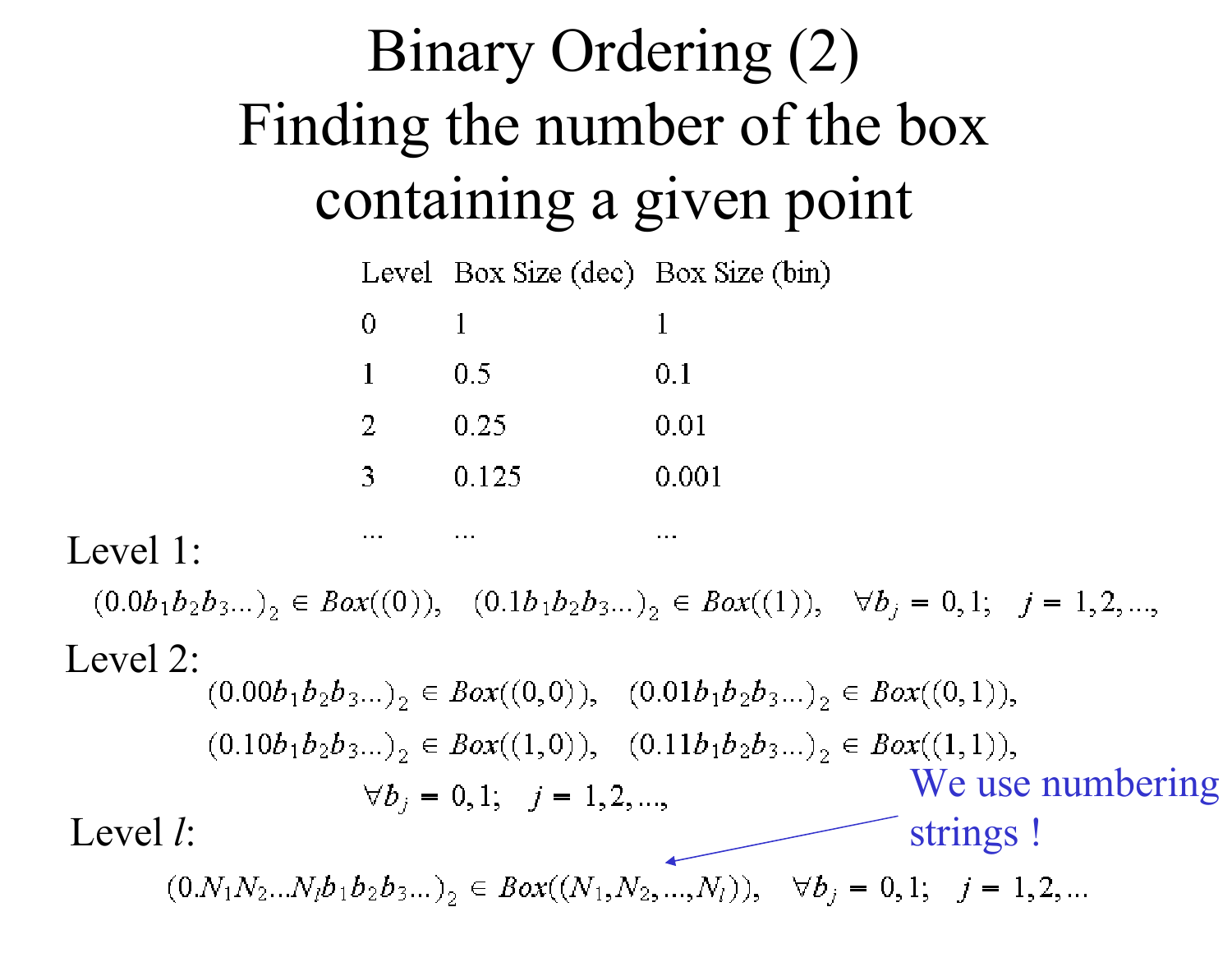#### Binary Ordering (3) Finding the number of the box containing a given point (2)  $(0.N_1N_2...N_l b_1b_2b_3...)_2 \rightarrow (N_1N_2...N_l.b_1b_2b_3...)_2; N_1N_2...N_l = [(N_1N_2...N_l.b_1b_2b_3...)_2].$

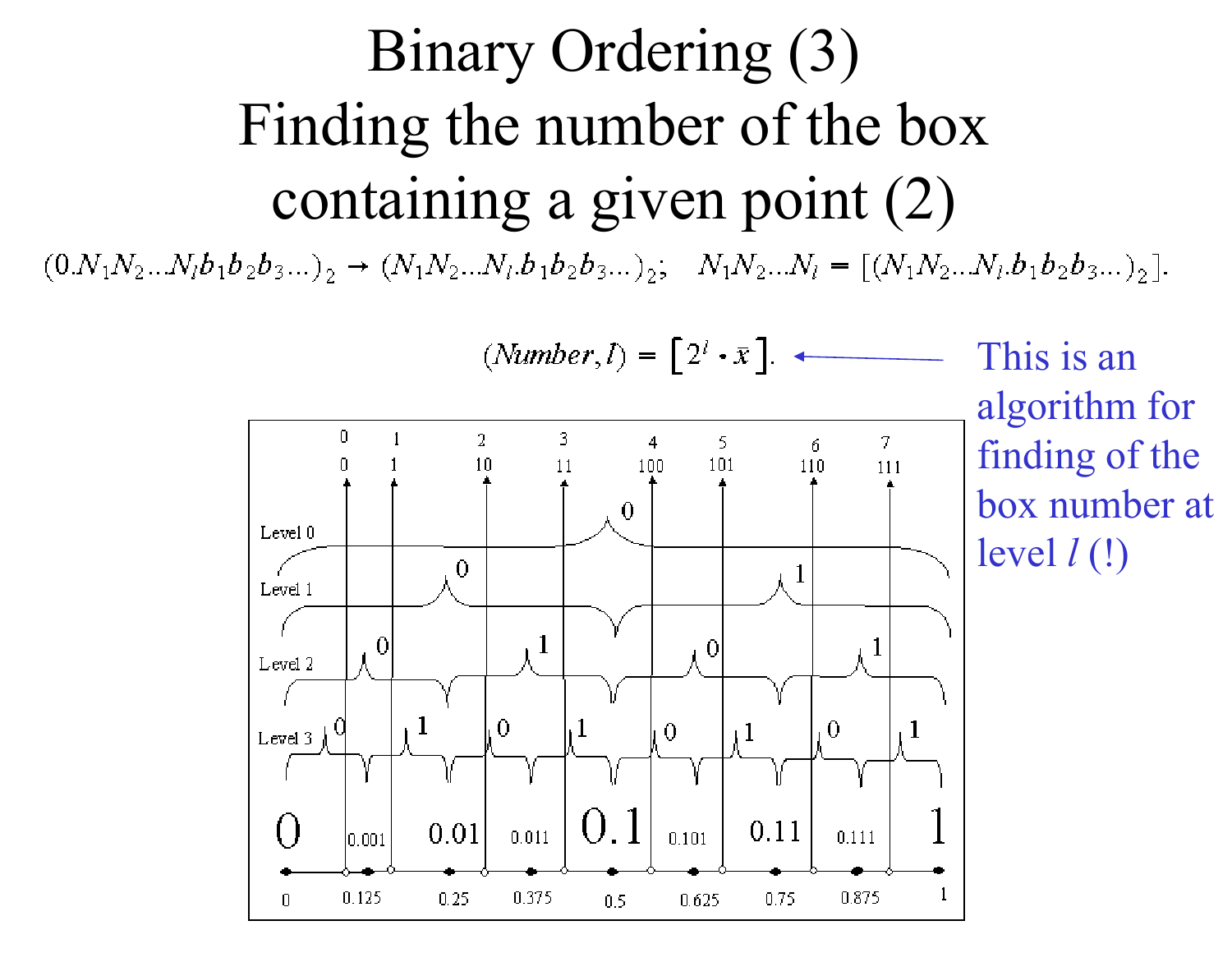### Binary Ordering (4) Finding the center of a given box.

For box number *Number* at level *l* the left boundary can be found by  $l$ -bit shift:

 $Number = (N_1N_2...N_l)_{2} \rightarrow (0.N_1N_2...N_l)_{2}$ 

Add 1 as an extra digit (half of the box size), so we have for the center of the box at level  $l$ :

$$
\bar{x}_{c}(Number, l) = (0.N_1N_2...N_l1)_2
$$

This procedure also can be written in the form that does not depend on the counting system:

$$
\bar{x}_c(\text{Number}, l) = 2^{-l} \cdot \text{Number} + 2^{-l-1} = 2^{-l} \cdot (\text{Number} + 2^{-1}).
$$

since addition of one at position  $l + 1$  after the point in the binary system is the same as addition of  $2^{-l-1}$ .

**Problem:** Find the center of box  $\#31$  (decimal) at level 5 of the binary tree. **Solution:** We have  $\bar{x}_c(31,5) = 2^{-5} \cdot (31 + 0.5) = 0.984375$ . **Answer: 0.984375.** 

This is the algorithm!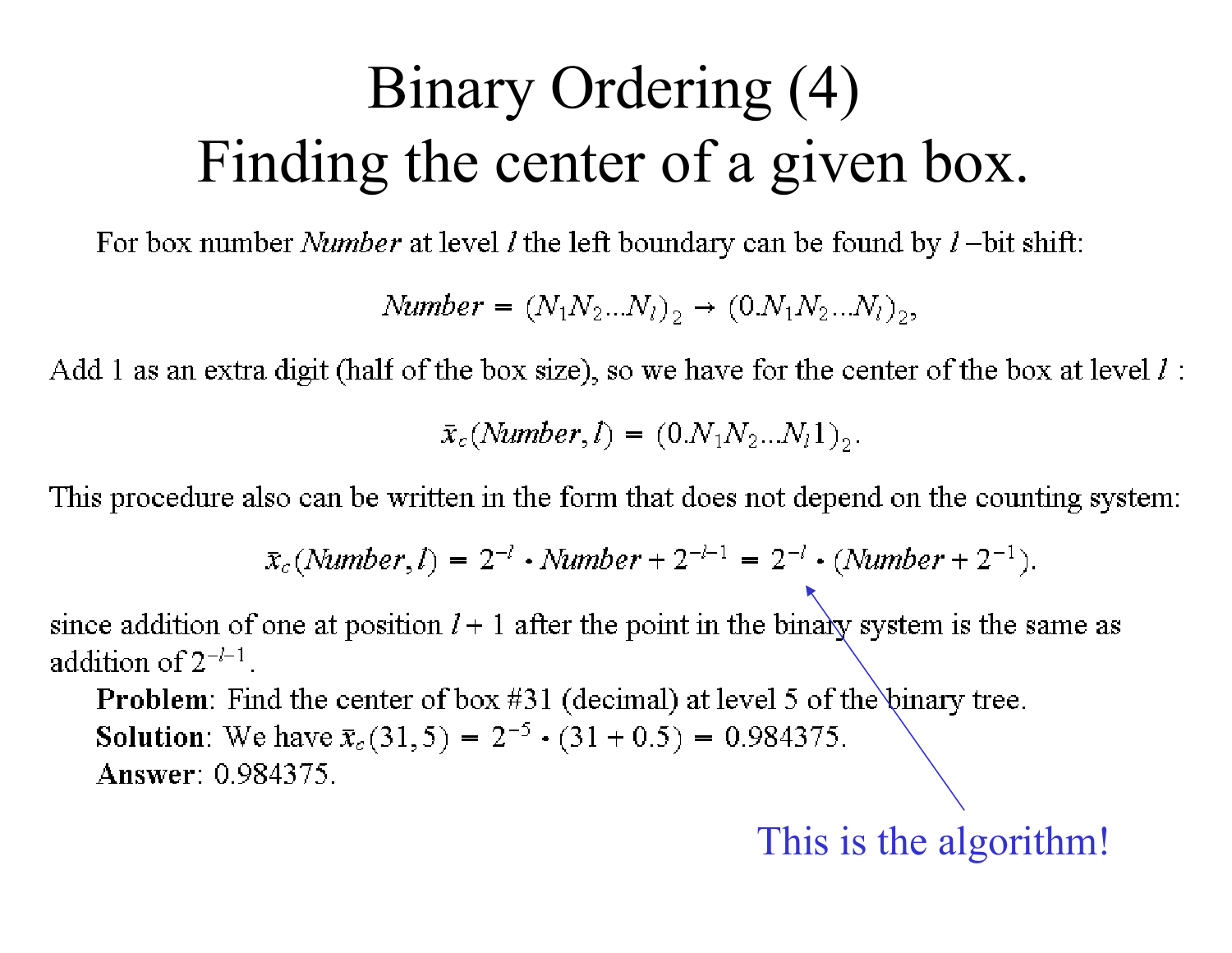## Binary Ordering (5) Neighbor finding

In the binary tree each box has 2 neighbors, except the boxes that have boundaries  $\bar{x} = 0$ and  $\bar{x} = 1$ . The centers of the neighbor boxes:

$$
\bar{x}_c(Neighbour((Number, l))) = \bar{x}_c(Number, l) \pm 2^{-l}.
$$

In the binary form:

$$
\bar{x}_c(Neighbour((Number, l))) = (0.N_1N_2...N_l1)_2 \pm \left(0.0...01\right)_2,
$$

To find the number of the neighbor box we can then use the above algorithm for determining the number of the box for point  $\bar{x}_c$ :

$$
Neighbour((Number, l)) = [N_1N_2...N_l.1 \pm 1] = N_1N_2...N_l \pm 1 = Number \pm 1.
$$

If the neighbor number at level l equal  $2^i$  or  $-1$  we drop this box from the neighbor list.

Problem: Find all neighbors of box #31 (decimal) at level 5 of the binary tree. **Solution**: The neighbors should have numbers  $31 - 1 = 30$  and  $31 \neq 1 = 32$ . However,  $32 = 2<sup>5</sup>$ , which exceeds the number allowed for this level. Thus, only/box #30 is the neighbor.

Answer:  $\#30$ .

This is the algorithm!

The size of the box at level  $l$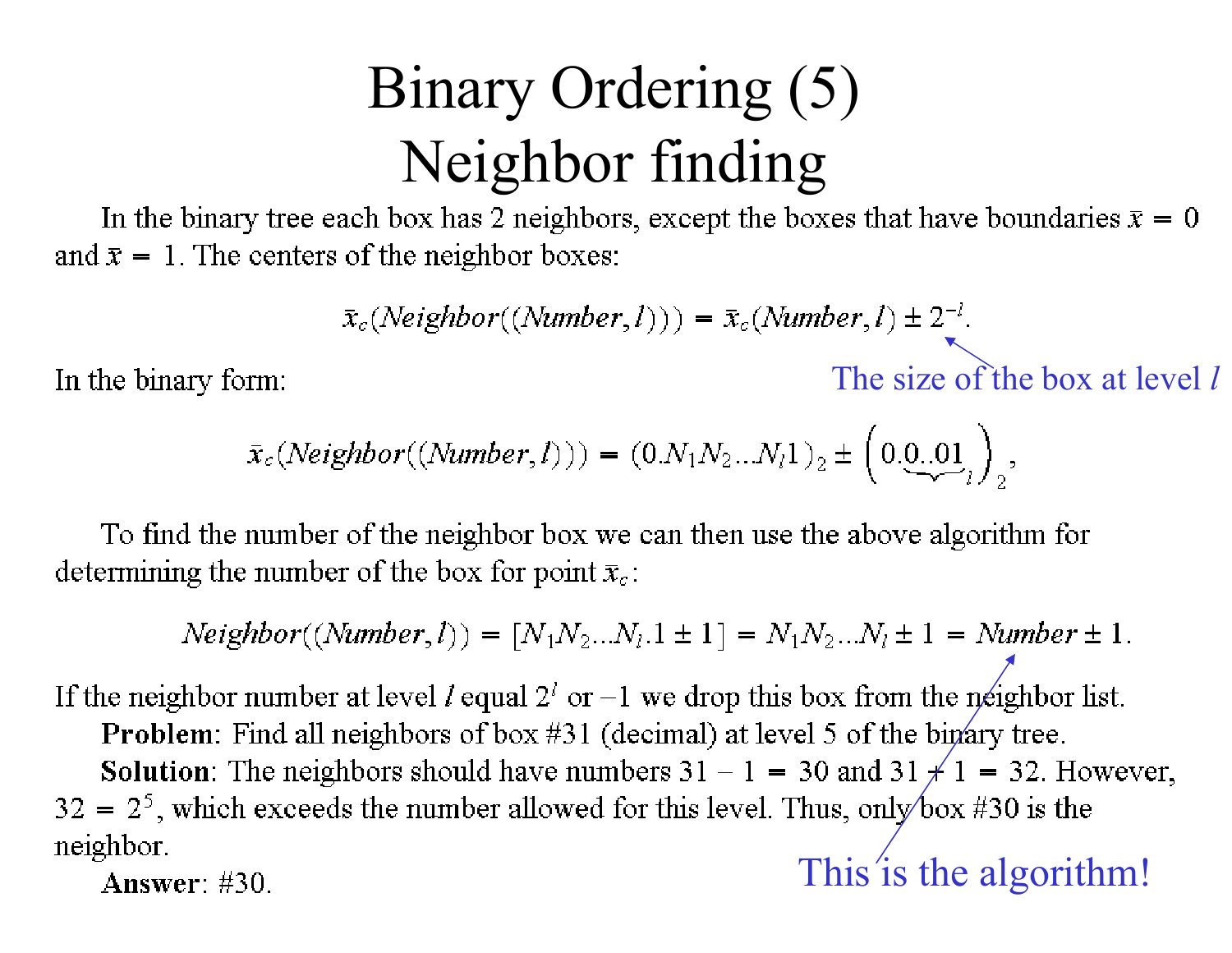#### Ordering in *d*-dimensions (1). Bit Interleaving.

Coordinates of a point  $\bar{\mathbf{x}} = (\bar{x}_1, ..., \bar{x}_d)$  in the d-dimensional unit cube can be represented in binary form

$$
\bar{x}_k = (0.b_{k1}b_{k2}b_{k3}...)_2
$$
,  $b_{kj} = 0, 1$ ;  $j = 1, 2, ..., k = 1, ..., d$ .

Instead of having  $d$  numbers characterizing each point we can form a single binary number that represent the same point by ordered mixing of the digits in the above binary representation (this is also called *bit interleaving*), so we can write:

$$
\bar{\mathbf{x}} = (0.b_{11}b_{21}...b_{d1}b_{12}b_{22}...b_{d2}...b_{1j}b_{2j}...b_{dj}...)
$$

This number can be rewritten in the system with base  $2^d$ :

$$
\bar{\mathbf{x}} = (0.N_1N_2N_3...N_j...)_{2^d}, \quad N_j = (b_{1j}b_{2j}...b_{dj})_2, \quad j = 1, 2, ..., \quad N_j = 0, ..., 2^d - 1.
$$

This maps  $\mathbb{R}^d \rightarrow \mathbb{R}$ , where coordinates are ordered naturally!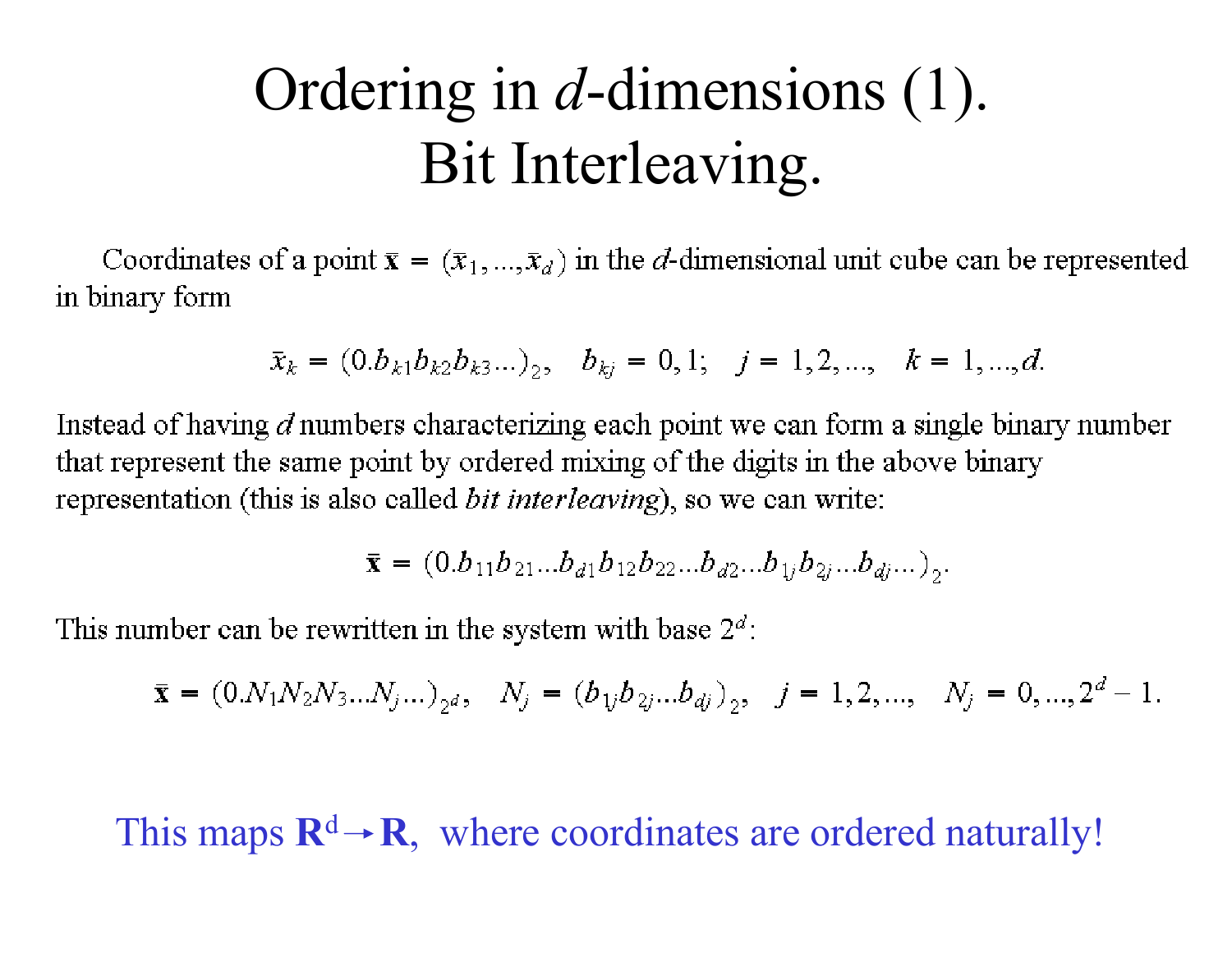## Ordering in *d*-dimensions (2). Bit Interleaving (2). Example.

Consider 3-dimensional space, and an oct-tree.

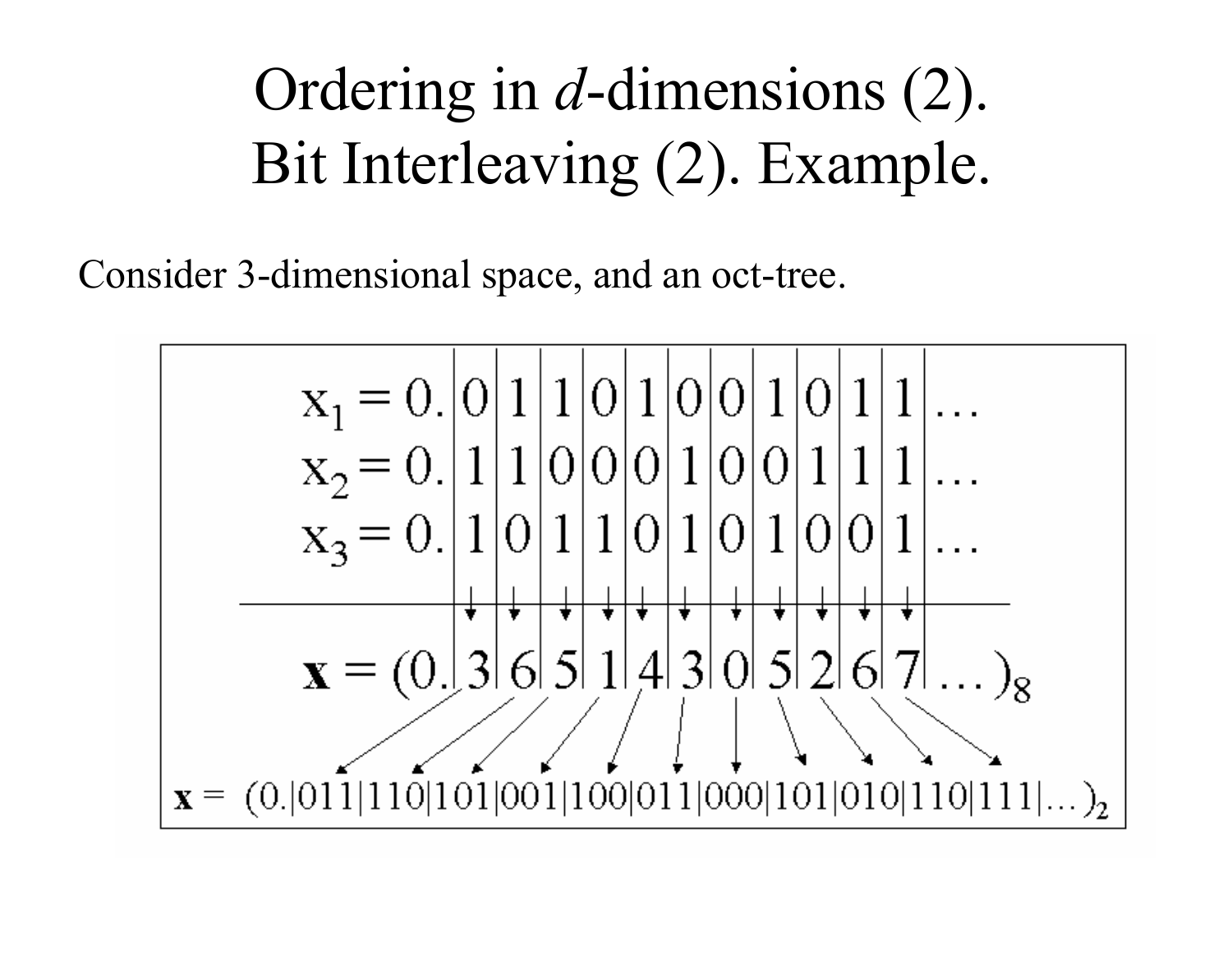## Ordering in *d*-dimensions (3). Convention for Children Ordering.

Any binary string of length  $d$  can be converted into a a single number (binary or in some other counting system, e.g. with the base  $2<sup>d</sup>$ :

$$
(b_1,b_2,...,b_d)\rightarrow (b_1b_2...b_d)_2=N_{2^d}.
$$

This provides natural numbering of  $2^d$  children of the box.

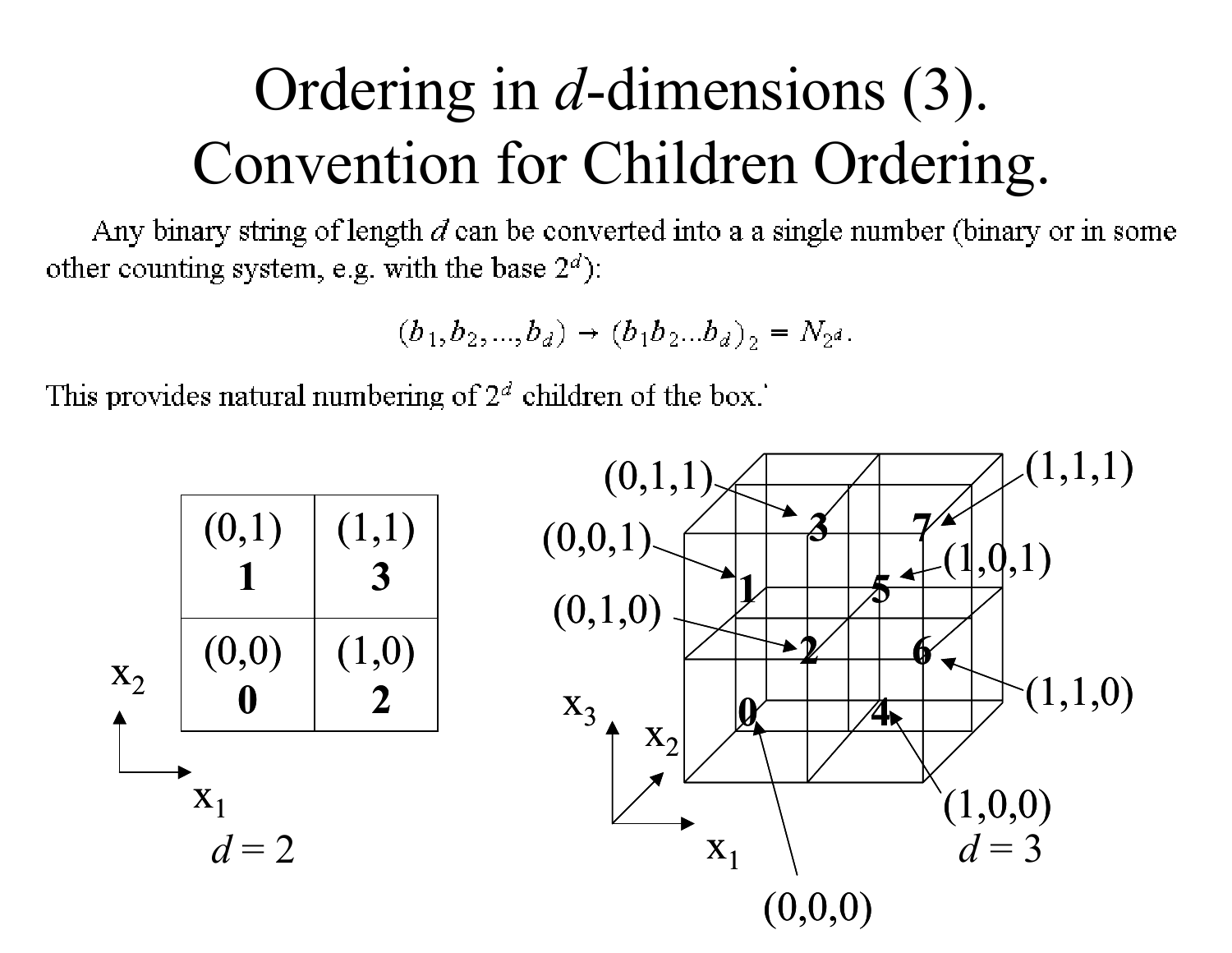## Ordering in  $d$ -dimensions  $(4)$ . Finding the number of the box containing a given point.

Level  $1$ :

$$
\bar{\mathbf{x}} = (0.b_{11}b_{21}...b_{d1}b_{12}b_{22}...b_{d2}...b_{1j}b_{2j}...b_{dj}...)_{2} \in Box((b_{11}b_{21}...b_{d1})_{2}) = Box((N_{1})_{2^{d}}),
$$

Let us use  $2^d$ -based counting system. Then we can find the box containing a given point at Level  $l$ :

$$
(0.N_1N_2...N_l c_1c_2c_3...)_{2^d} \in Box((N_1,N_2,...,N_l)_{2^d}), \quad \forall c_j=0,...,2^d-1; \quad j=1,2,...
$$

Therefore to find the number of the box at level *l* to which the given point belongs we need simply shift the  $2<sup>d</sup>$  number representing this point by *l* positions and take the integer part of this number:

$$
(0.N_1N_2...N_l c_1c_2c_3...)_{2^d} \rightarrow (N_1N_2...N_l.c_1c_2c_3...)_{2^d}; N_1N_2...N_l = [(N_1N_2...N_l.b_1b_2b_3...)_{2^d}]
$$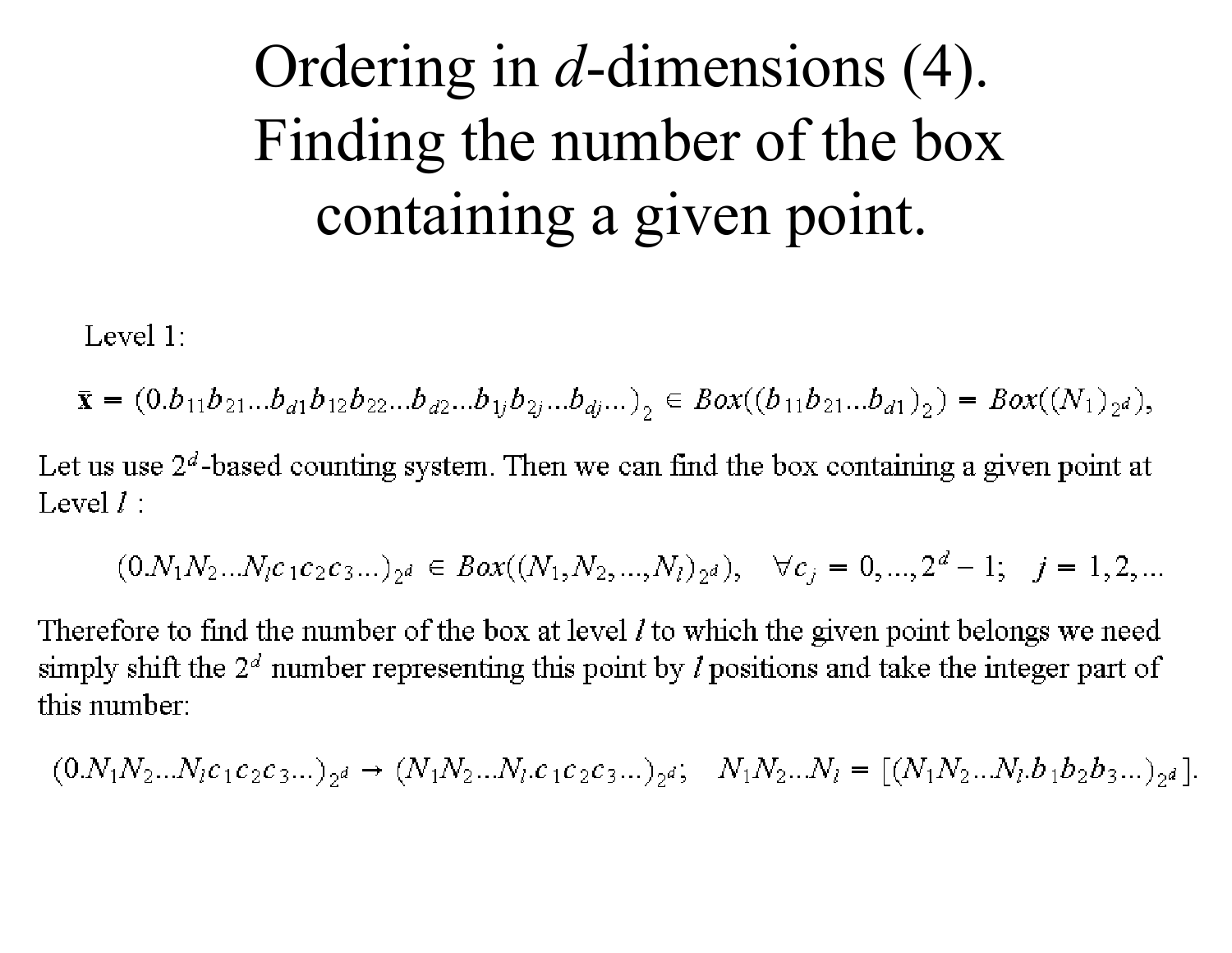#### Ordering in  $d$ -dimensions  $(5)$ . Finding the number of the box containing a given point (2). Algorithm and Example.

This procedure also can be performed in binary system by  $d \cdot l$  bit shift:

In arbitrary counting system:

$$
(Number, l) = \left[2^{dl} \cdot \overline{\mathbf{x}}\right].
$$

Problem: Find decimal numbers of boxes at levels 3 and 5 of the oct-tree containing point  $\bar{x} = (0.7681, 0.0459, 0.3912)$ .

Solution: First we convert the coordinates of the point to binary format, where we can keep only 5 digits after the point (maximum level is 5), so  $\bar{x} = (0.11000, 0.00001, 0.01100)_{2}$ . Second, we form a single mixed number  $\bar{x} = 0.100101001000010_2$ . Performing  $3 \cdot 3 = 9$  bit shift and taking integer part we have  $(Number, 3) = 100101001_2 = 297$ . Performing  $3 \cdot 5 = 15$  bit shift we obtain (*Number*, 5) = 100101001000010<sub>2</sub> = 19010. Answer:  $\#297$  and  $\#19010$ .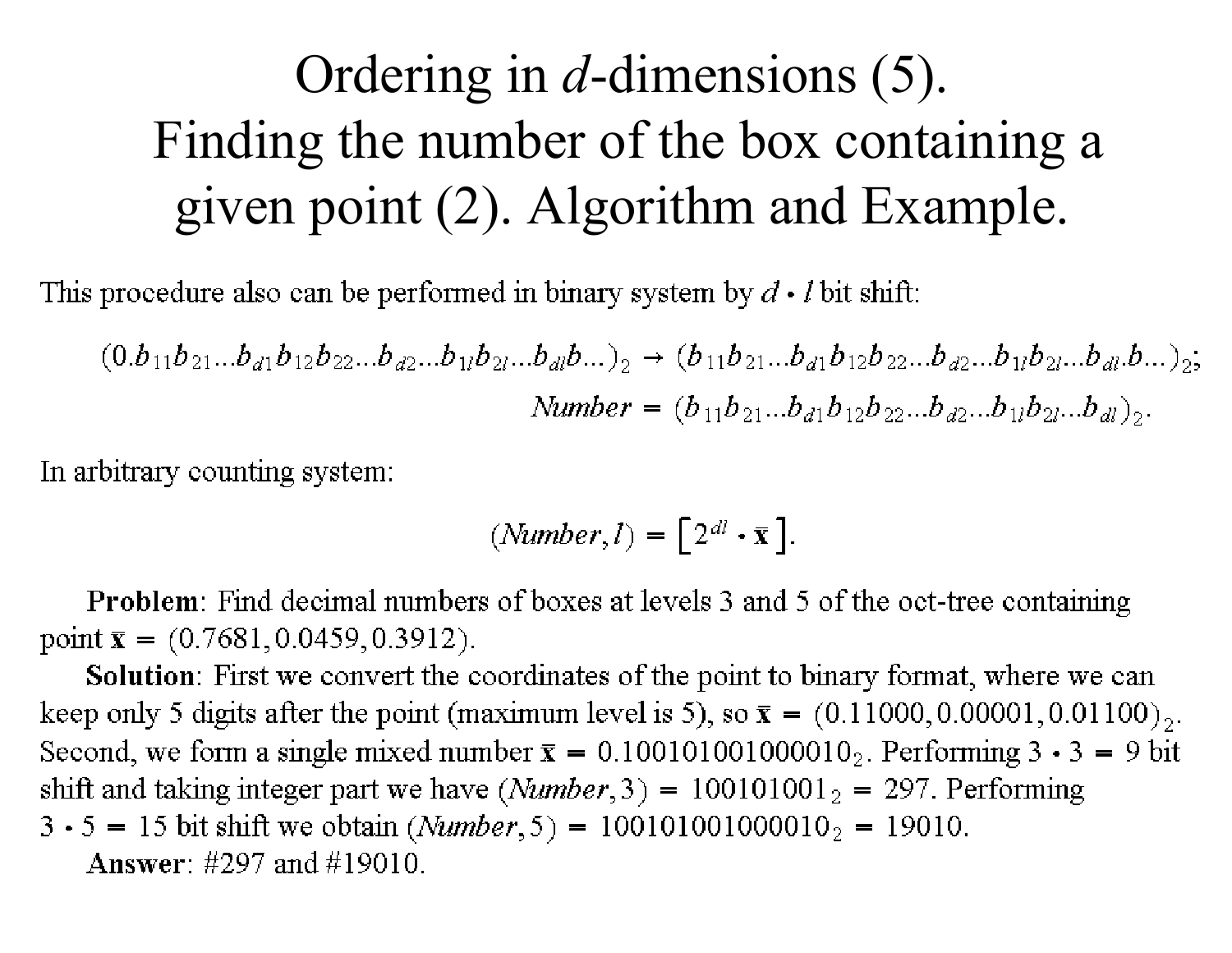#### **Bit Deinterleaving**

Convert the box number at level *l* into binary form

Number =  $(b_{11}b_{21}...b_{d1}b_{12}b_{22}...b_{d2}...b_{1l}b_{2l}...b_{dl})$ 

Then we decompose this number to  $d$  numbers that will represent  $d$  coordinates:

 $Number_1 = (b_{11}b_{12}...b_{1l})_2.$  $Number_2 = (b_{21}b_{22}...b_{2l})_2.$ 

 $Number_d = (b_{d1}b_{d2}...b_{dl})_2.$ 

 $\cdots$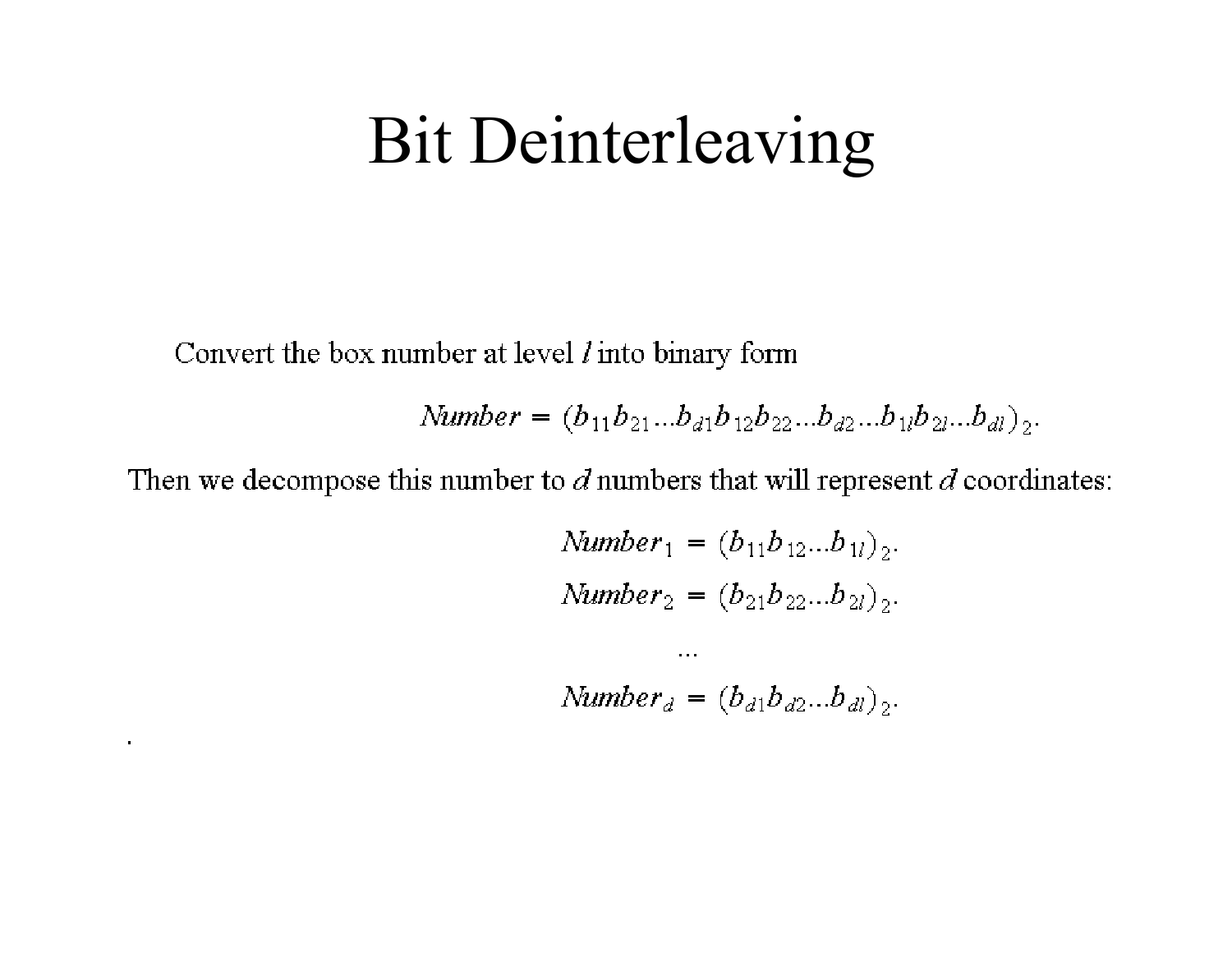#### Bit deinterleving (2). Example.

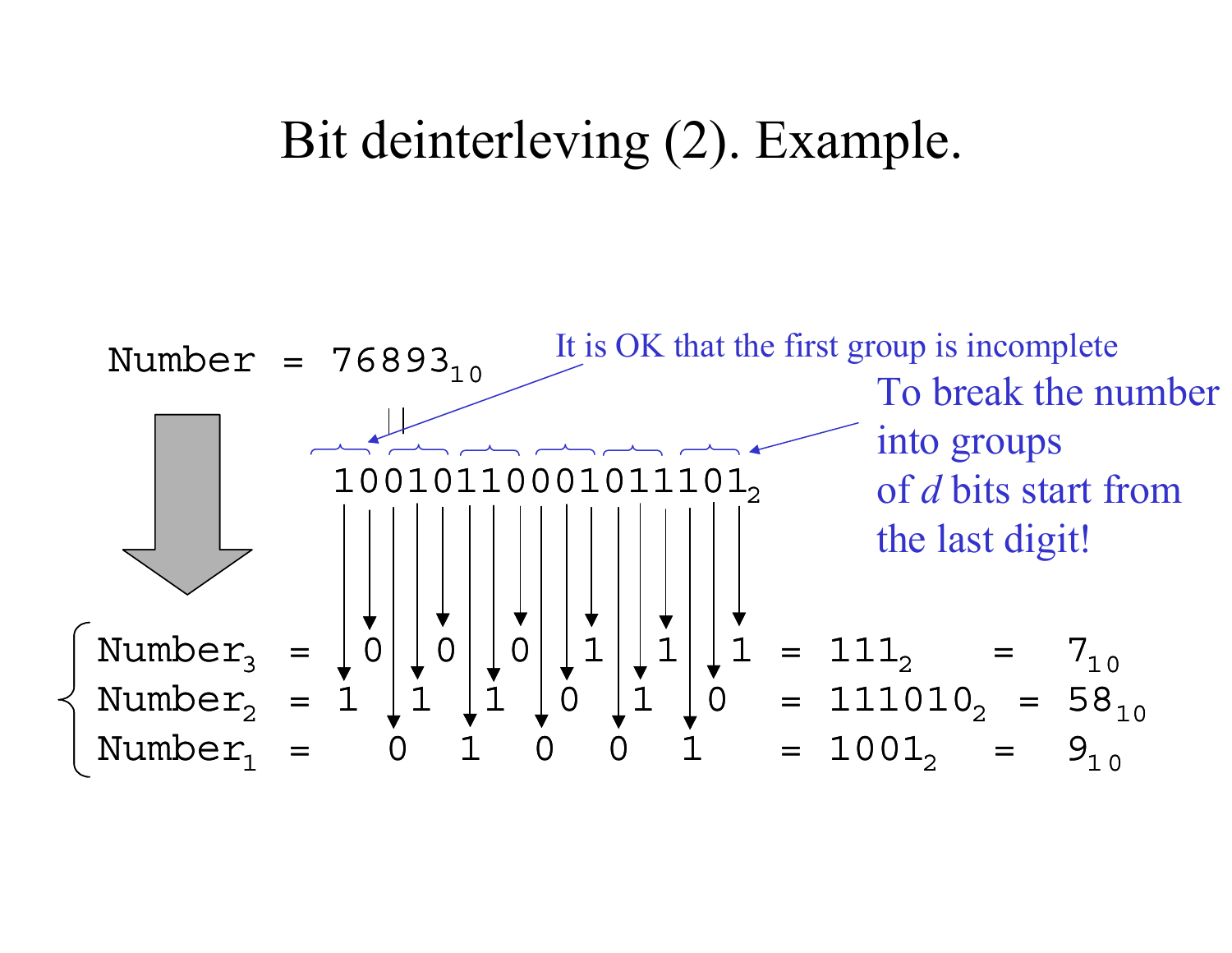#### Finding the center of a given box.

Coordinates of the box center in binary form are

$$
\bar{x}_{k,c}(\text{Number},l)=(0.b_{k1}b_{k2}...b_{kl}1)_{2}, \quad k=1,...,d.
$$

or in the form that does not depend on the counting system:

$$
\bar{x}_{k,c}(\text{Number},l) = 2^{-l} \cdot \text{Number}_k + 2^{-l-1} = 2^{-l} \cdot \left(\text{Number}_k + \frac{1}{2}\right), \quad k = 1,...,d.
$$

**Problem**: Find the center of box  $\#533$  (decimal) at level 5 of the oct-tree.

**Solution**: Converting this number to the bit string we have  $533_{10} = 1000010101_2$ . Retrieving the digits of three components from the last digit of this number we obtain:  $Number_3 = 1001_2 = 9_{10}$ ,  $Number_2 = 10_2 = 2_{10}$ ,  $Number_1 = 1_2 = 1_{10}$ . We have then  $\bar{x}_{1,c}(533,5) = 2^{-5} \cdot (1+0.5) = 0.04875$ ,  $\bar{x}_{2,c}(533,5) = 2^{-5} \cdot (2+0.5) = 0.078125$ ,  $\bar{x}_{3,c}(533,5) = 2^{-5} \cdot (9 + 0.5) = 0.296875.$ Answer:  $\bar{x}_c = (0.04875, 0.078125, 0.296875)$ .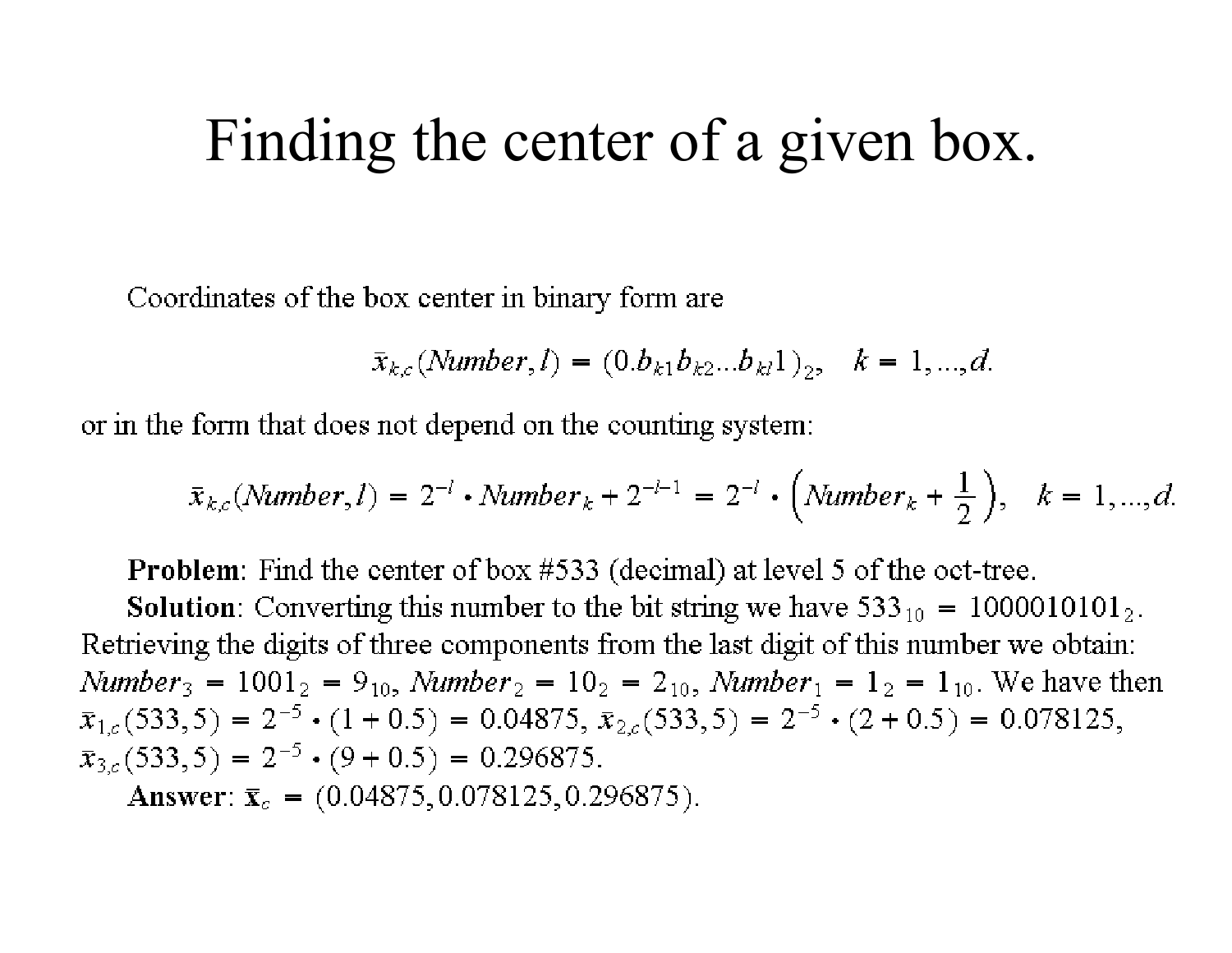## Neighbor Finding

Step 1: Deinterleaving:

$$
Number \rightarrow \{Number_1, ..., Number_d\}
$$

Step 2: Shift of the coordinate numbers

 $Number_k^+ = Number_k + 1$ ,  $Number_k^- = Number_k - 1$ ,  $k = 1, ..., d$ , and formation of sets:

$$
s_k = \begin{cases} {\{Number_k^-,Number_k^-,Number_k^+\}, & Number_k \neq 0, 2^l - 1 \\ {\{Number_k,Number_k^+\}, & Number_k = 0, \\ {\{Number_k^-,Number_k\}, & Number_k = 2^l - 1.} \end{cases} k = 1, ..., d.
$$

The set of neighbor generating numbers is then

$$
n = (n_1, ..., n_d), \quad n_k \in s_k, \quad k = 1, ..., d.
$$

where each  $n_k$  can be any element of  $s_k$ , except of the case when all  $n_k =$  Number<sub>k</sub> simultaneously for all  $k = 1, ..., d$ , since this case corresponds to the box itself.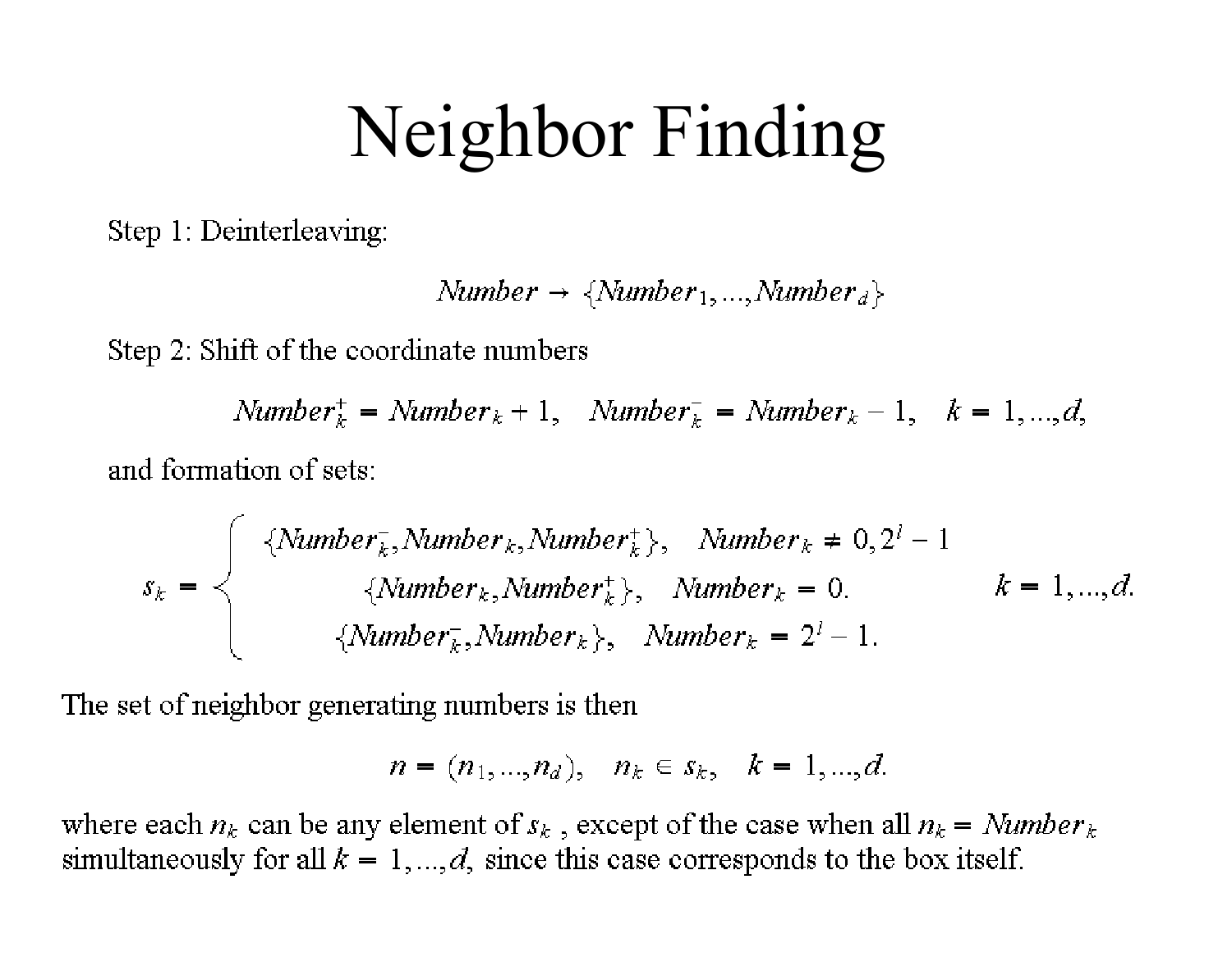# Neighbor Finding (2). Example.

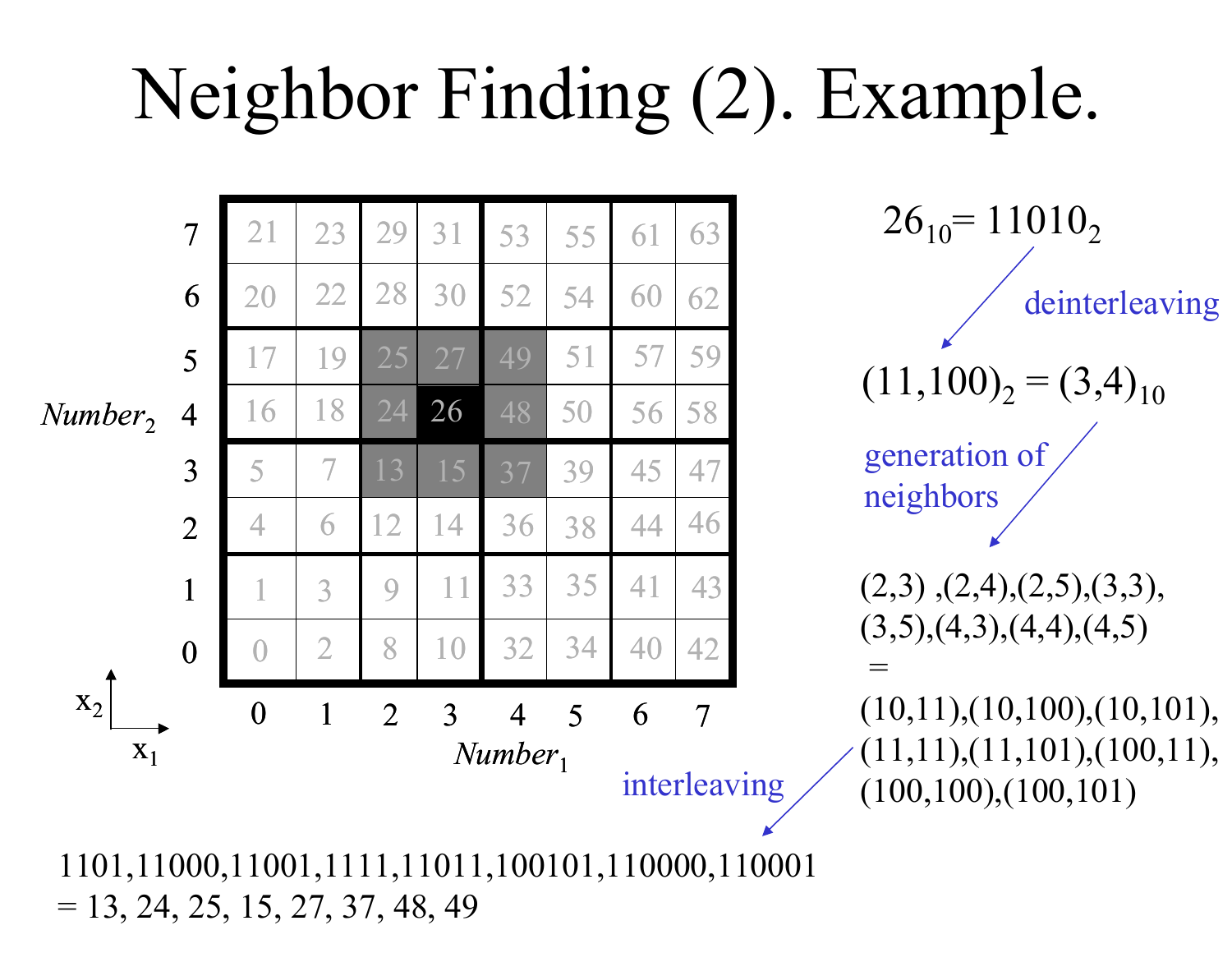#### Definitions Spatial Data Structuring Data Collection.

Scaling and mapping finite d-dimensional data into a unit d-dimensional cube yields in a  $collection \, \text{C}$  of N points distributed inside such a cube:

 $C = {\{\bar{x}_1, \bar{x}_2, ..., \bar{x}_N\}}, \quad \bar{x}_i \in [0,1) \times [0,1) \times ... \times [0,1) \subset \mathbb{R}^d, \quad i = 1,...,N.$ 

#### Data Set.

We call a collection  $C = {\mathbf{x}_1, \mathbf{x}_2, ..., \mathbf{x}_N}$  "data set", if  $\forall i \neq j$ , dist $(\mathbf{x}_i, \mathbf{x}_j) \neq 0$ , where  $dist(\bar{\mathbf{x}}_i, \bar{\mathbf{x}}_i)$  denotes distance between  $\bar{\mathbf{x}}_i$  and  $\bar{\mathbf{x}}_i$ .

#### Non-Separable (Multi-entry) Data Collection.

We call a collection  $C = {\{\overline{x}_1, \overline{x}_2, ..., \overline{x}_N\}}$  "non-separable data collection", if  $\exists i \neq j$ ,  $dist(\overline{\mathbf{x}}_i, \overline{\mathbf{x}}_j) = 0.$ 

(By this definition a non-separable data collection cannot be uniquely ordered using distance function  $dist(\bar{\mathbf{x}}_i, \bar{\mathbf{x}}_j)$ .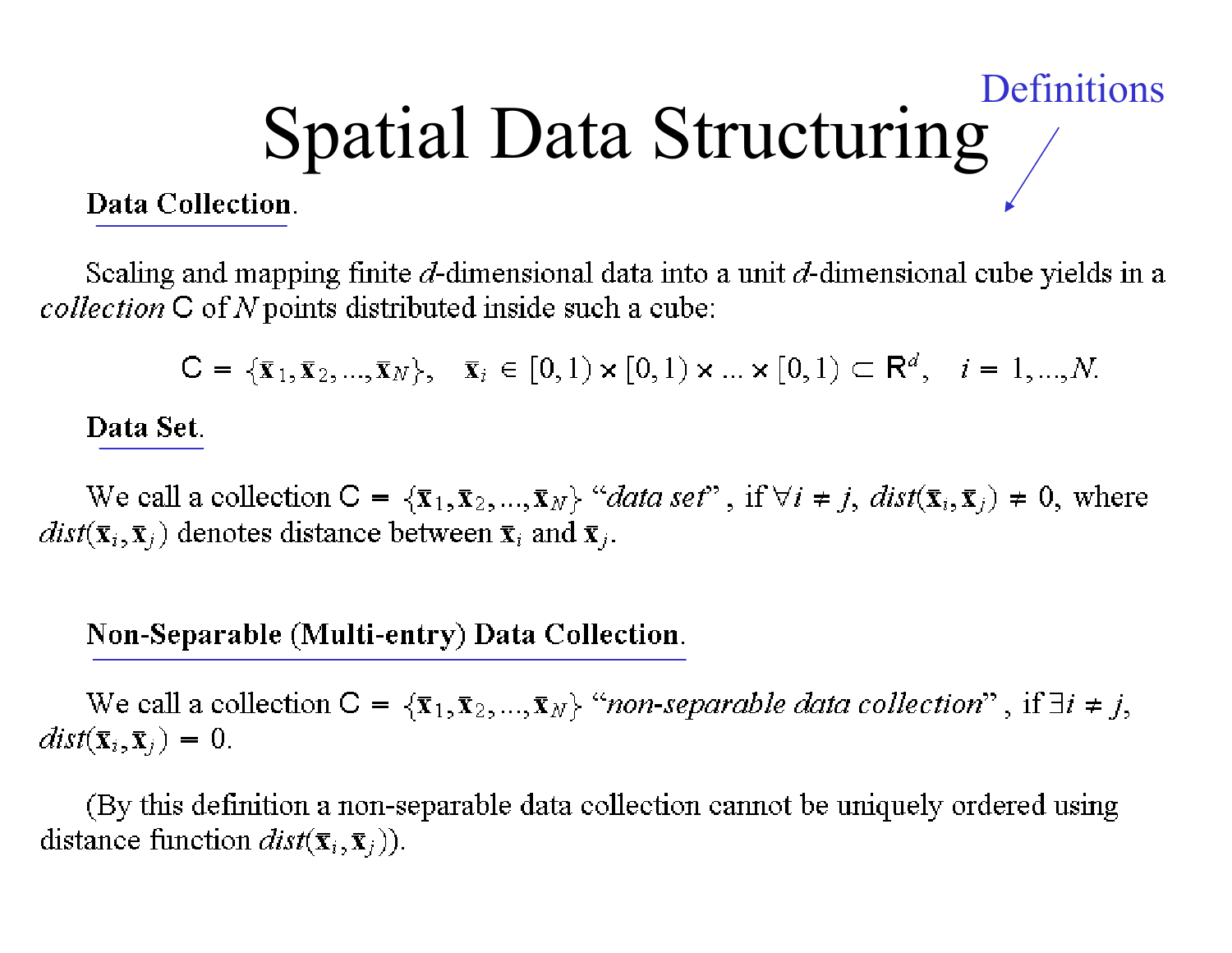# Some properties of 2<sup>d</sup>-tree hierarchy.

**Theorem:** Let  $dist(\bar{\mathbf{x}}_i, \bar{\mathbf{x}}_j) = |\bar{\mathbf{x}}_i - \bar{\mathbf{x}}_j|$ . Then for any data collection C at level

$$
L > \frac{1}{d} \log_2 N
$$

of  $2^d$ -tree hierarchical space subdivision there exist boxes that do not contain points from C. We call such boxes "empty" or "zero" boxes.

**Proof.** The number of boxes at level L is  $2^{Ld}$ , which is larger than N, at  $L > \frac{1}{d} \log_2 N$ .

**Theorem:** Let  $dist(\bar{\mathbf{x}}_i, \bar{\mathbf{x}}_j) = |\bar{\mathbf{x}}_i - \bar{\mathbf{x}}_j|$ . For any data set S of power  $N \ge 2$  at level

$$
L > \log_2 \frac{d^{1/2}}{D_{\min}}, \quad \text{where}
$$

$$
\overline{D}_{\min} = \min_{i \neq j} |\overline{\mathbf{x}}_i - \overline{\mathbf{x}}_j|, \quad i,j = 1,...,N,
$$

of  $2^d$ -tree hierarchical space subdivision each box contains not more than 1 data point. **Proof.** The the main diagonal of the box at level L is  $d^{1/2}2^{-L}$ . This is smaller than  $\overline{D}_{min}$  if  $L > \log_2(d^{1/2}/\overline{D}_{min}).$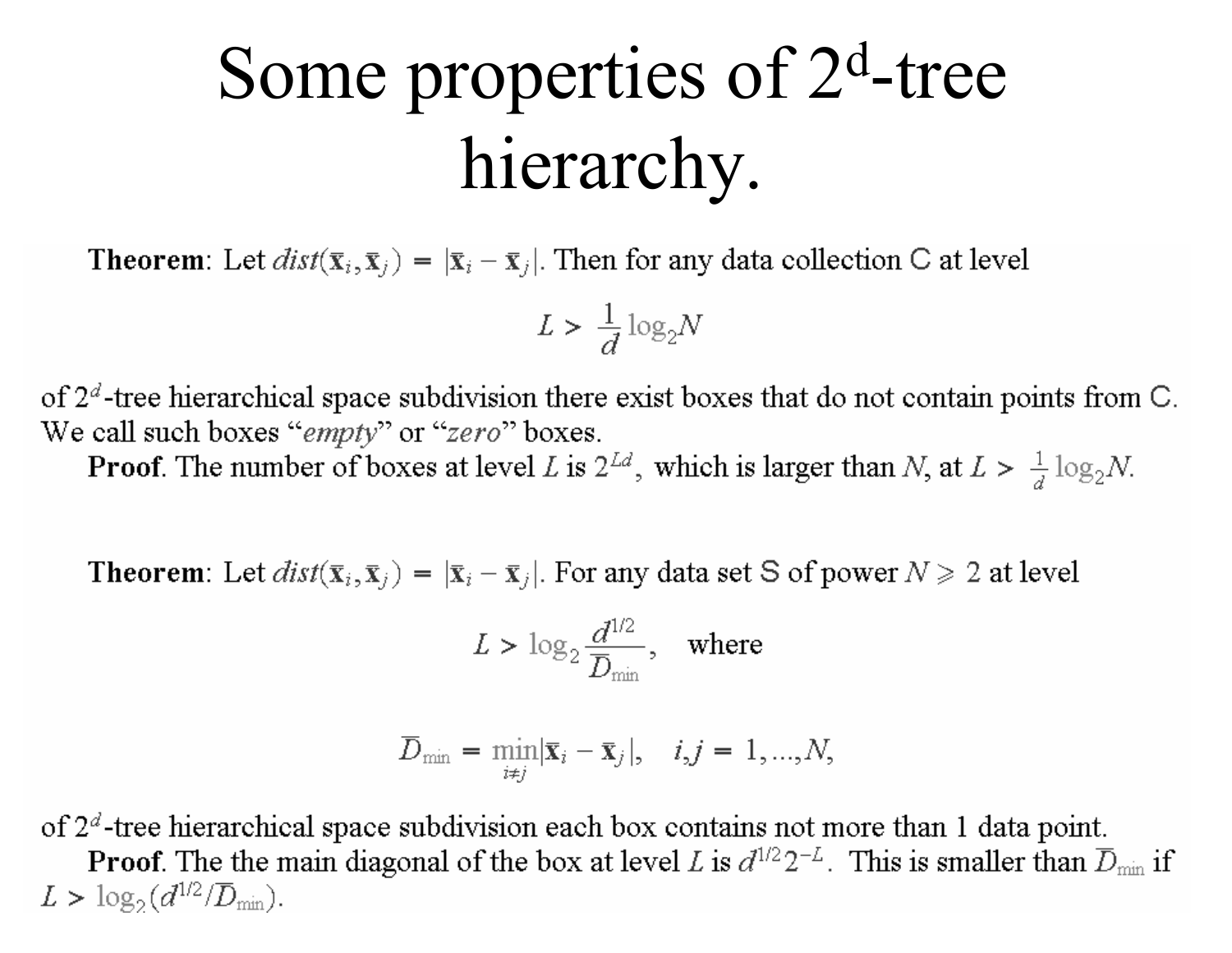## Threshold Level

We call level  $L_{th}(C)$  "*threshold level*" of data collection C if the maximum number of data points in a box for any level of subdivision  $L > L_{th}(C)$  is the same as for  $L_{th}(C)$  and differs from  $L_{th}(C)$  for any  $L < L_{th}(C)$ .

Note: in case if C is a data set of power  $N \ge 2$ , then at level  $L_{th}(C)$  we will have maximum one data point per box, and at  $L < L_{th}(C)$  there exists at least 1 box containing 2 or more data points.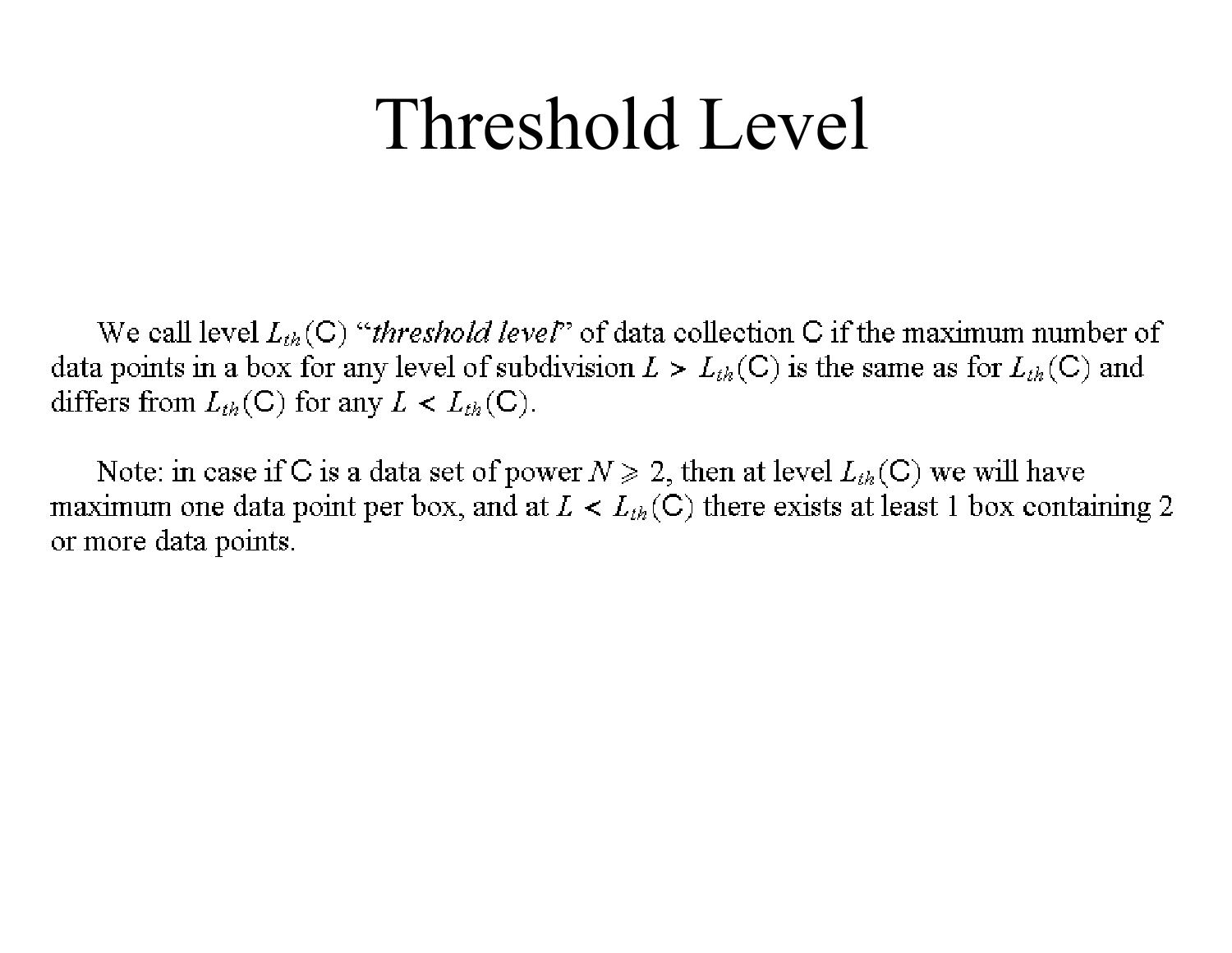# **Some Practical Issues Related to Spatial Ordering**

If the type of data used allows to keep  $Bit_{\text{max}}$  bits to represent each coordinate of a data point, then the maximum available level of space subdivision is  $Bit_{\text{max}}$ . If it happens that  $Bit_{\text{max}}$  <  $L_{th}(C)$  then C is non-separable in machine representation (by definition we always have a box containing at least 2 data points).

Indeed, limited (discrete) representation of numbers results in discrete distance between the points. If this distance is denoted as *dist*, we have

$$
\exists \epsilon > 0, \quad dist(\bar{\mathbf{x}}_i, \bar{\mathbf{x}}_j) = 0 \text{ if } |\bar{\mathbf{x}}_i - \bar{\mathbf{x}}_j| < \epsilon.
$$

And a data collection, which is a data set in norm of  $\mathbb{R}^d$ , is a non-separable data collection in the norm of machine representation.

Box numbering in  $d$ -dimensions using interleaving shows that at level L the number of bits required for box number is  $Ld$ . This may cause severe restrictions on use of standard types for representation of integers. E.g. if the max number of bits for integer is 31 and  $d = 3$ , L cannot exceed 10. This means that if the difference between coordinates of data points is less than  $3^{-10} \approx 1.7 \cdot 10^{-5}$  such points cannot be uniquely ordered using the oct-tree. For larger dimensions extended types for integers utilized in hierarchical numbering should be defined.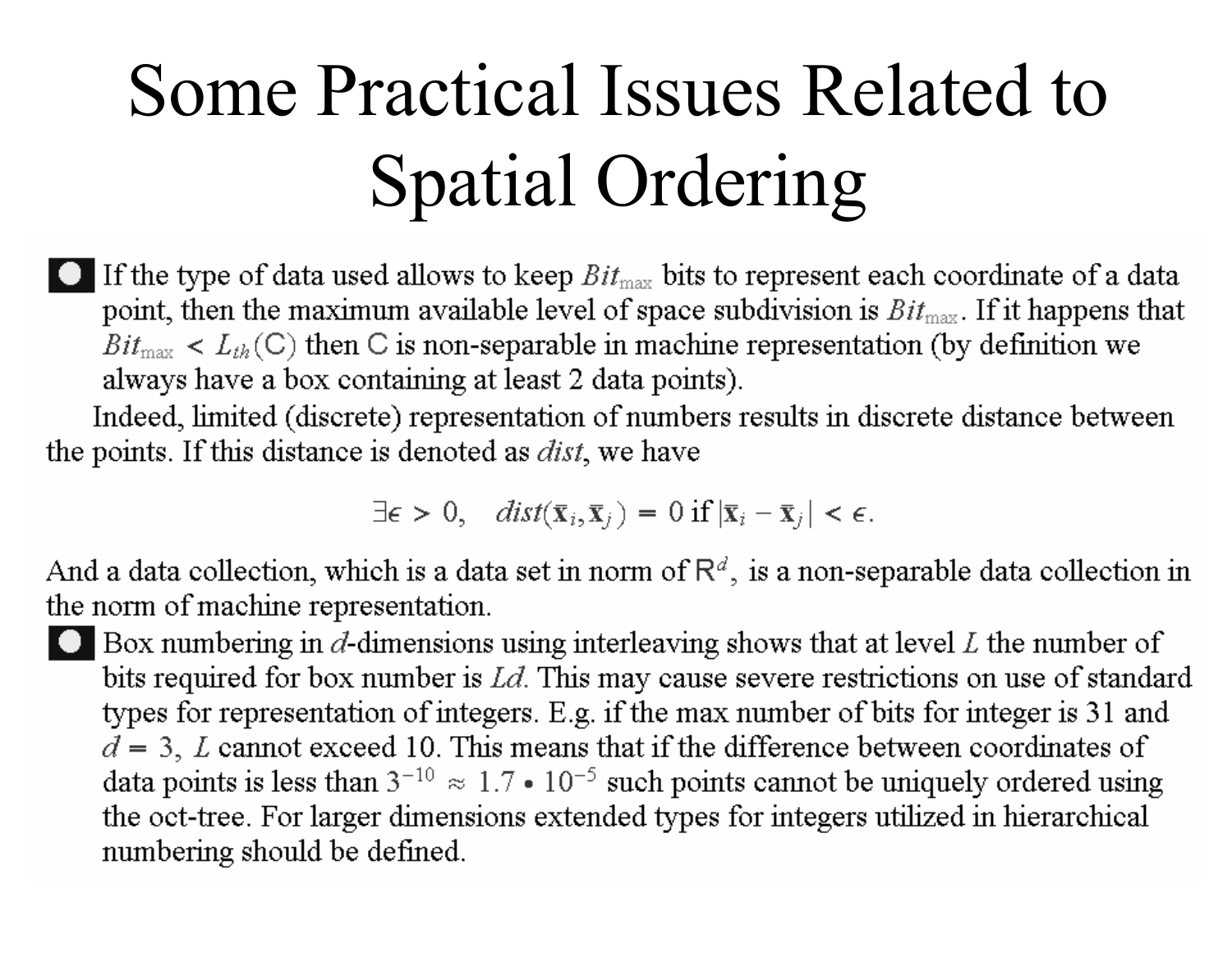## **Spatial Data Sorting**

Consider data collection C. Each point can be then indexed (or numbered):

 $v = (v_1, v_2, ..., v_N), v_i = Number(\bar{x}_i, L), i = 1, ..., N,$ 

where *Number* can be determined using the algorithm described in the previous sections. The array v then can be sorted for  $O(N \log N)$  operations:

$$
(\nu_1, \nu_2, ..., \nu_N) \rightarrow (\nu_{i_1}, \nu_{i_2}, ..., \nu_{i_N}), \quad \nu_{i_1} \leq \nu_{i_2} \leq ... \leq \nu_{i_N}
$$

using standart sorting algorithms. These algorithms also return the permutation index (other terminology can be permutation vector or pointer vector) of length  $N$ :

$$
ind = (i_1, i_2, ..., i_N),
$$

that can be stored in the memory. In terms of memory usage the array v should not be rewritten and stored again, since ind is a pointer and

$$
v(i) = v_i
$$
,  $ind(j) = i_j$ ,  $v(ind(j)) = v(i_j) = v_{i_j}$ ,  $i, j = 1, ..., N$ ,

SO

$$
v(\text{ind}) = (v_{i_1}, v_{i_2}, ..., v_{i_N}).
$$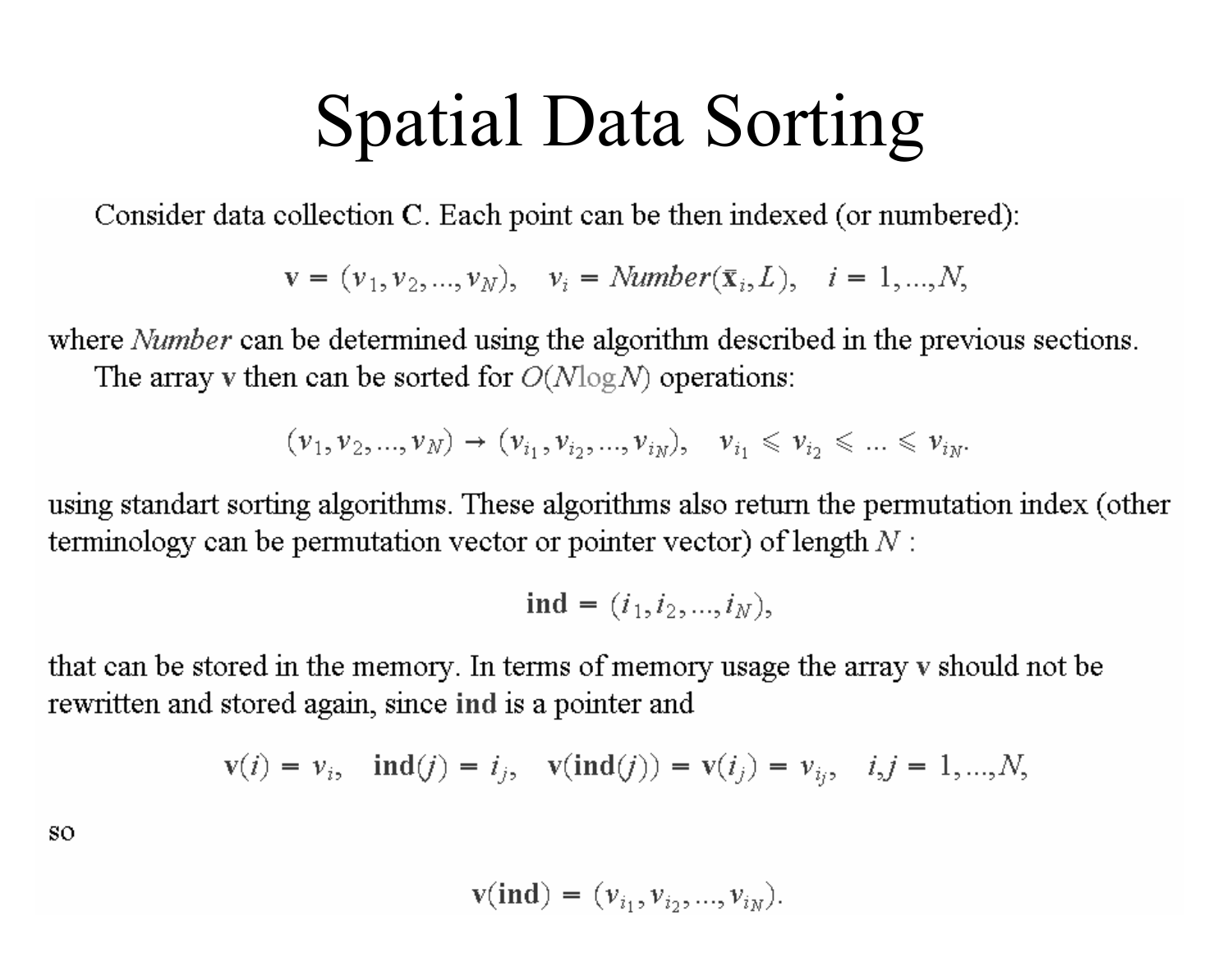# Spatial Data Sorting (2)

- Before sorting represent your data with maximum number of bits available (or intended to use). This corresponds to maximum level *L*available available  $(\text{say } [L_{\text{available}} = \text{BitMax}/d].$
- In the hierarchical 2<sup>d</sup>-tree space subdivision the sorted list will remain sorted at any level *L*< *<sup>L</sup>*available. So the data ordering is required only one time.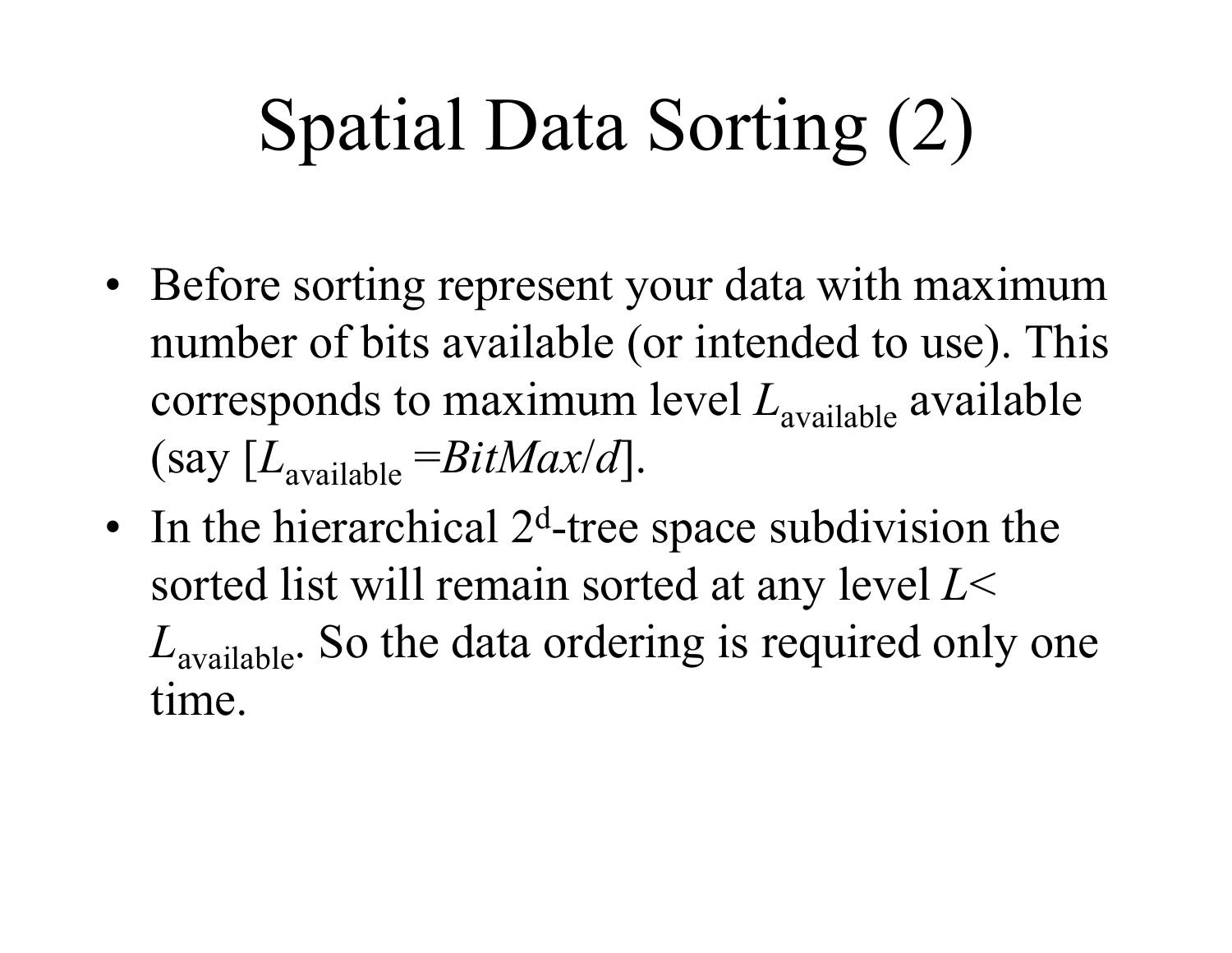#### After data sorting we need to find the maximum level of space subdivision that will be employed

In Multilevel FMM two following conditions can be mainly considered:

- At level  $L_{max}$  each box contains not more than *s* points (*s* is called clustering or grouping parameter)
- At level  $L_{max}$  the neighborhood of each box contains not more than *q* points.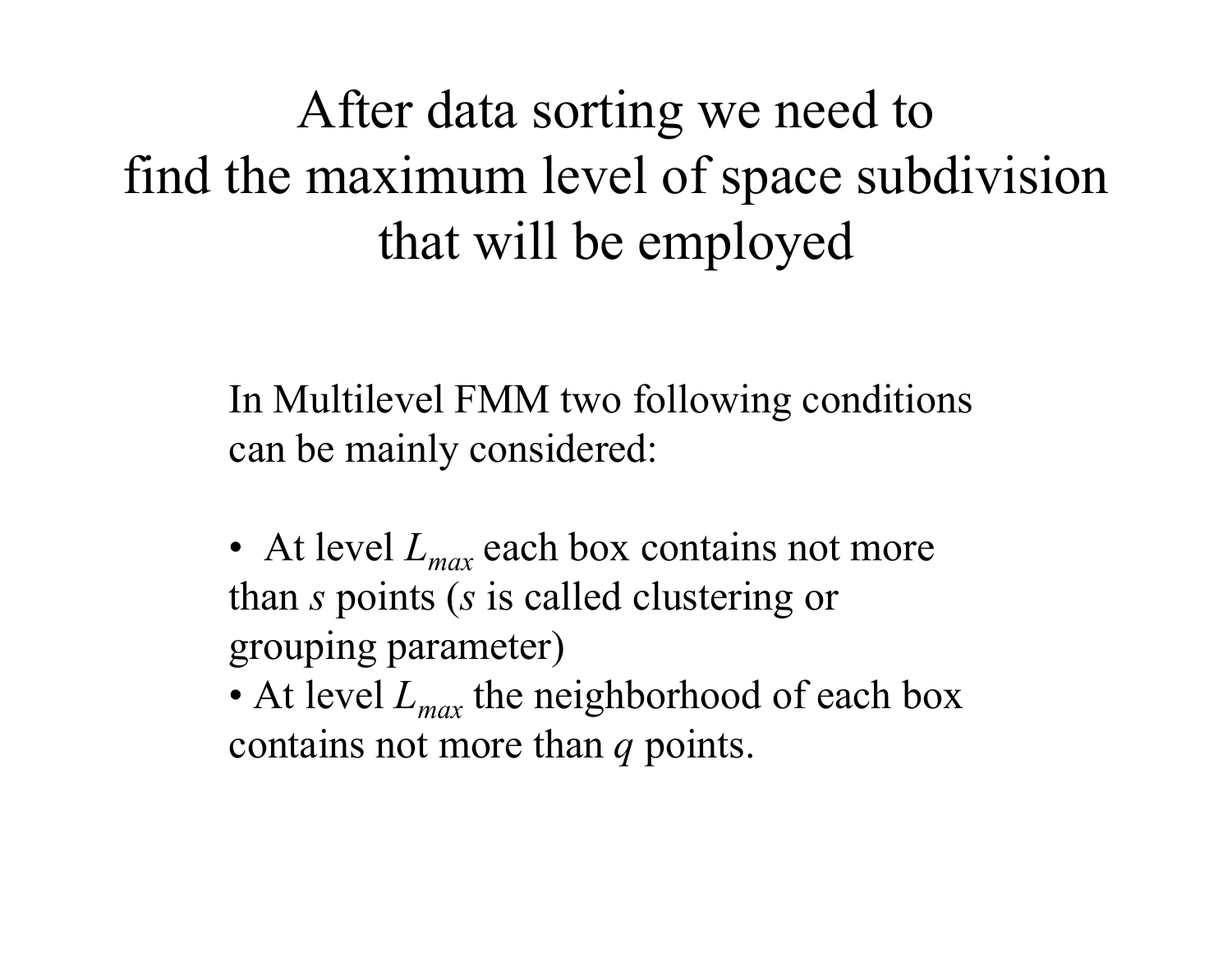#### The threshold level determination algorithm in *O* (*N*) time

 $i = 0, m = s, l_{\text{max}} = 0;$ while  $m \lt N$  $i = i + 1, m = m + 1;$  $a = Interleaved(v(\text{ind}(i));$  $b = Interleaved(v(\text{ind}(m)))$ ;  $j = Bit_{\text{max}} + 1$ while  $a \neq b$  $j = j - 1$ ,  $a = Parent(a);$  $b = Parent(b);$  $l_{\text{max}} = \max(l_{\text{max}}, j);$ end: *move*end:

*s* is the clustering parameter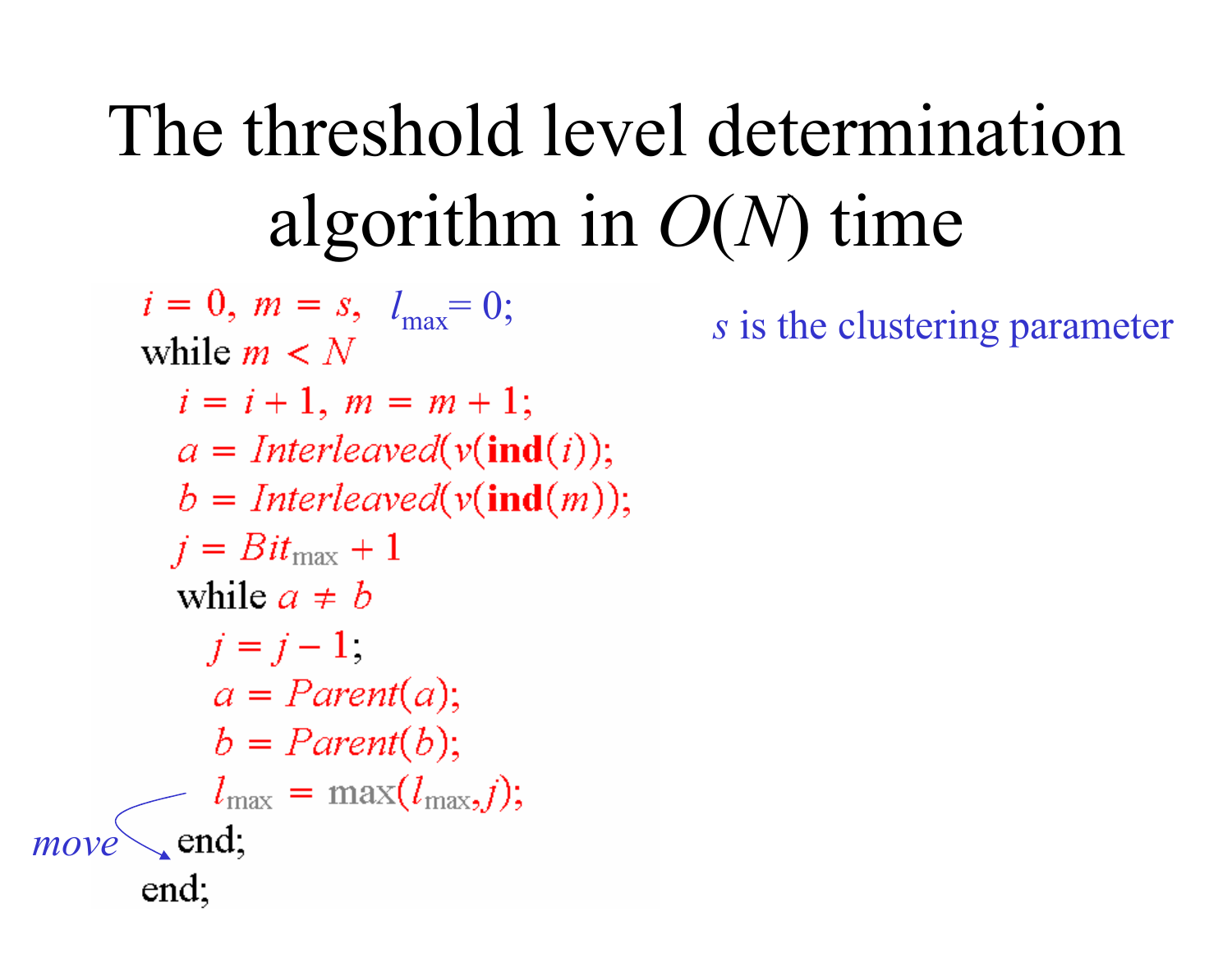## Binary Search in Sorted List

• Operation of getting non-empty boxes at any level *L* (say neighbors) can be performed with O(log*N*) complexity for any fixed *d*.

- It consists of obtaining a small list of all neighbor boxes with O(1) complexity and
- Binary search of each neighbor in the sorted list at level *L* is an *O(Ld*) operation.
- For small *L and d* this is almost *O*(1) procedure.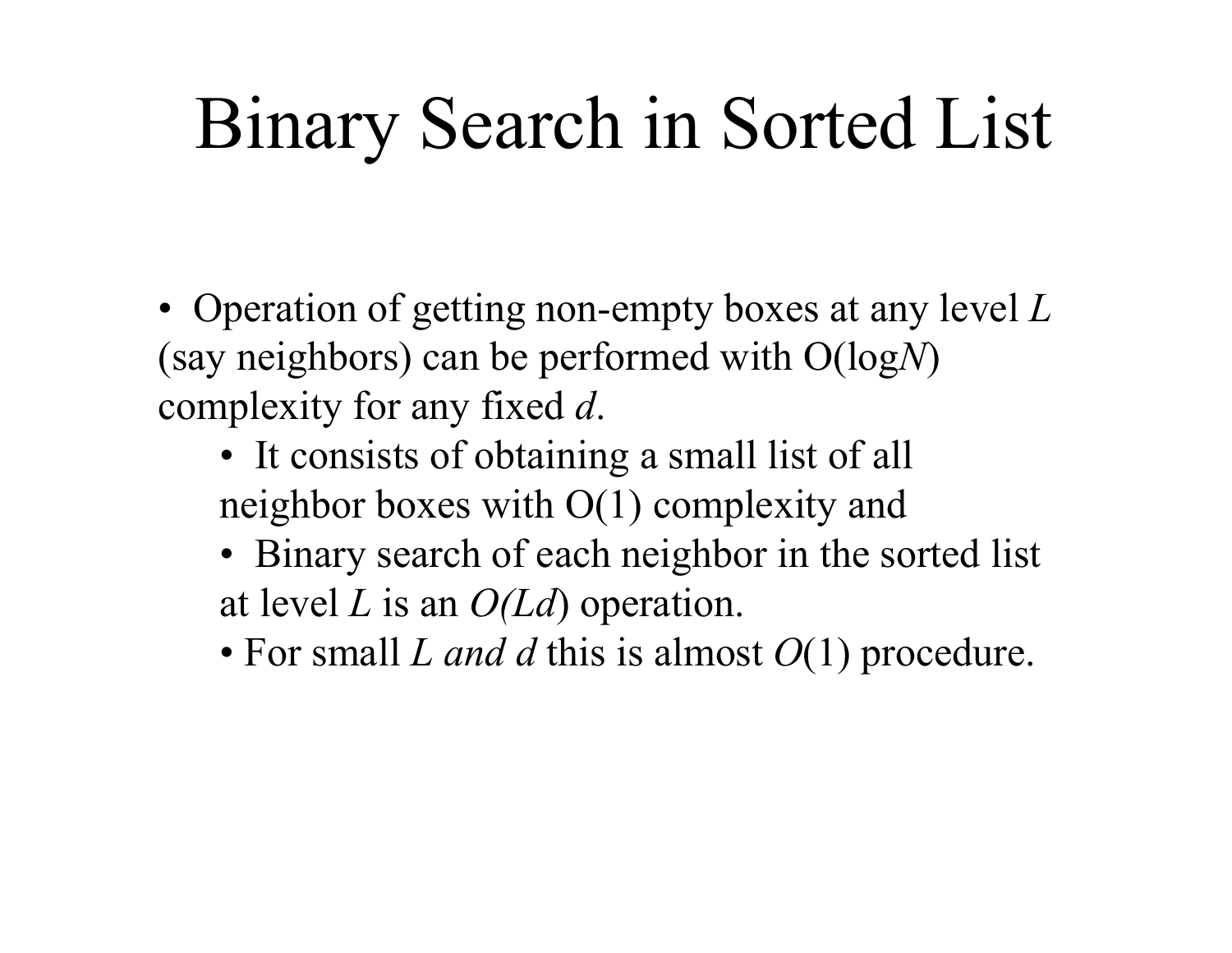## **Operations on Sets**

*Difference*:  $\mathbb{C} = \mathbb{A} \mathbb{B}$ *Intersection*:  $\mathbb{C} = \mathbb{A} \cap \mathbb{B}$ *Union*:  $\mathbb{C} = \mathbb{A} \cup \mathbb{B}$ 

Let  $Pow(A) = N$ ,  $Pow(B) = M$ ,  $N \ge M$ ,

Then the complexity for sorted input/output:

 $\mathbb{A} \setminus \mathbb{B}$  :  $N$  $\mathbb{A}\cap\mathbb{B}:min(N,MlogN)$  $A \cup B : N$ 

Operations

 $Neighbors(W; n, l) = NeighborsAll(n, l) \cap W, \quad W = X, Y,$  $Children(\mathbb{W}; n, l) = ChildrenAll(n, l) \cap \mathbb{W}, \quad \mathbb{W} = \mathbb{X}, \mathbb{Y}.$ 

are  $O(\log N)$  operations for minimum memory requirements and  $O(1)$  for sufficiently large memory.